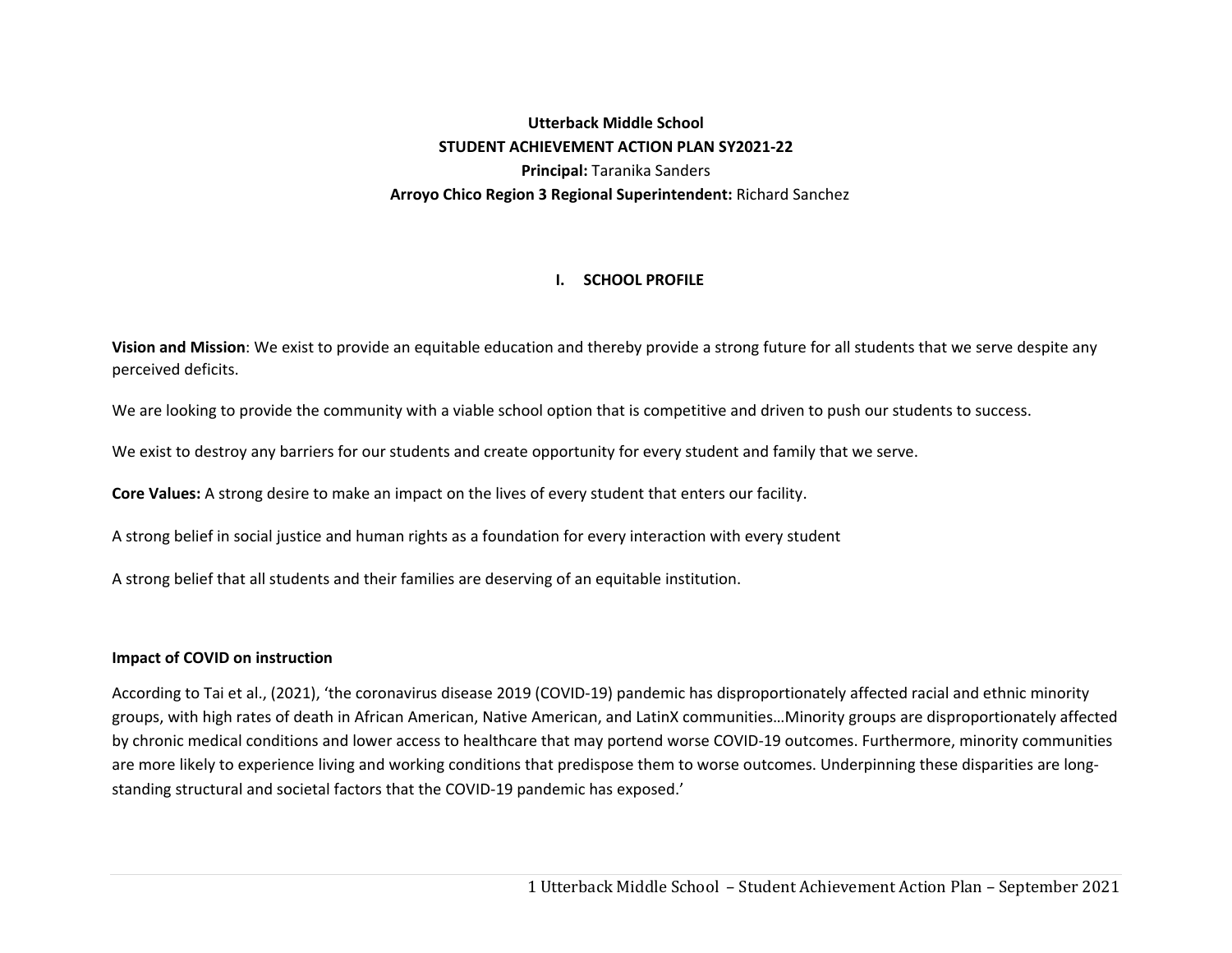From March 2020 to March 2021, TUSD provided instruction remotely during the height of the COVID-19 outbreak. Although almost all students experienced learning loss, families in economic hardship with fewer available resources such as childcare and/or adult supervision, a quiet place to study at home, connectivity issues, shared devices, etc. were even more negatively affected academically by remote instruction.

| Impact of COVID-19 and Learning Loss: TUSD Students in Grades 3 - 8 Percent Proficient on |                    |                                      |                 |  |                                        |     |        |  |  |
|-------------------------------------------------------------------------------------------|--------------------|--------------------------------------|-----------------|--|----------------------------------------|-----|--------|--|--|
| State Testing Broken by USP Ethnicity                                                     |                    |                                      |                 |  |                                        |     |        |  |  |
|                                                                                           | Math<br><b>ELA</b> |                                      |                 |  |                                        |     |        |  |  |
|                                                                                           | 2018-19            | 2020-21                              | <b>ELA Loss</b> |  | 2018-19<br>2020-21<br><b>Math Loss</b> |     |        |  |  |
| African Am.                                                                               | 28%                | 17%                                  | $-11%$          |  | 24%                                    | 9%  | $-15%$ |  |  |
| Hispanic                                                                                  | 30%                | 20%                                  | $-10%$          |  | 27%                                    | 10% | $-17%$ |  |  |
| White                                                                                     | 48%                | 39%<br>27%<br>$-9%$<br>46%<br>$-19%$ |                 |  |                                        |     |        |  |  |

### **Estimated Time to Reach a C Letter Grade**

The current ADE school grade is a D. The state has initiated a new state test and has also adjusted the state accountability model. The impact of these changes is unknown and consequently, the estimated time to improve the state letter grade determination may need some flexibility. The academic goals for subgroups and for the entire school are both realistic and rigorous. With these state considerations in mind, the estimated time for Utterback to increase its letter grade from a D to a C could be one year or two years depending on changes to the test and the letter grade model.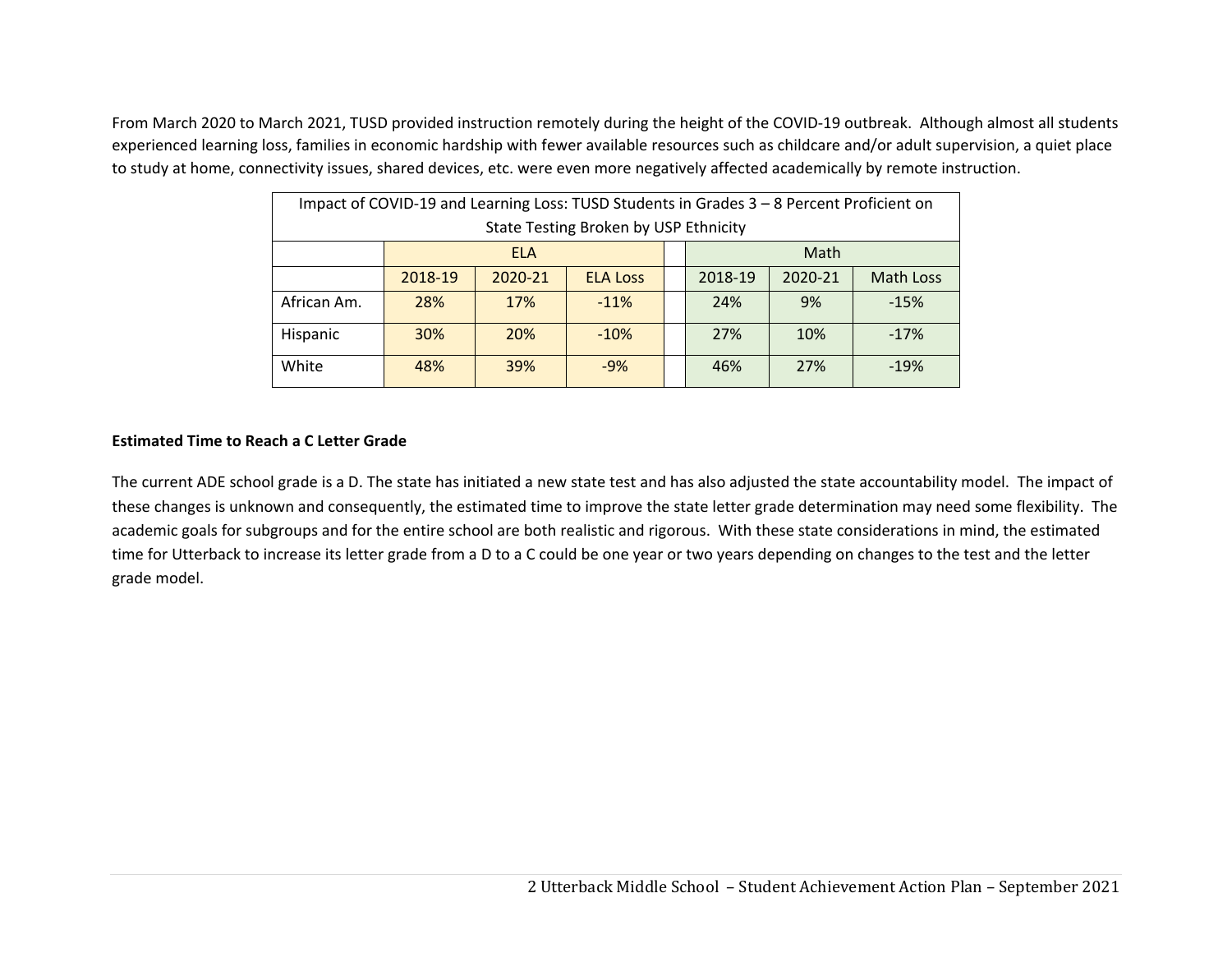#### **Student Profile:**

| <b>White</b>                               | <b>African American</b>                                   | <b>Hispanic</b> | <b>Native American</b> | <b>Asian American</b> | <b>Multi-Racial</b> | <b>Total Number of</b><br><b>Students</b> |
|--------------------------------------------|-----------------------------------------------------------|-----------------|------------------------|-----------------------|---------------------|-------------------------------------------|
| 21                                         | 24                                                        | 261             | 18                     |                       |                     | 330                                       |
| <b>English Language</b><br><b>Learners</b> | <b>Exceptional</b><br><b>Education</b><br><b>Students</b> |                 |                        |                       |                     |                                           |
| 42                                         | 84                                                        |                 |                        |                       |                     |                                           |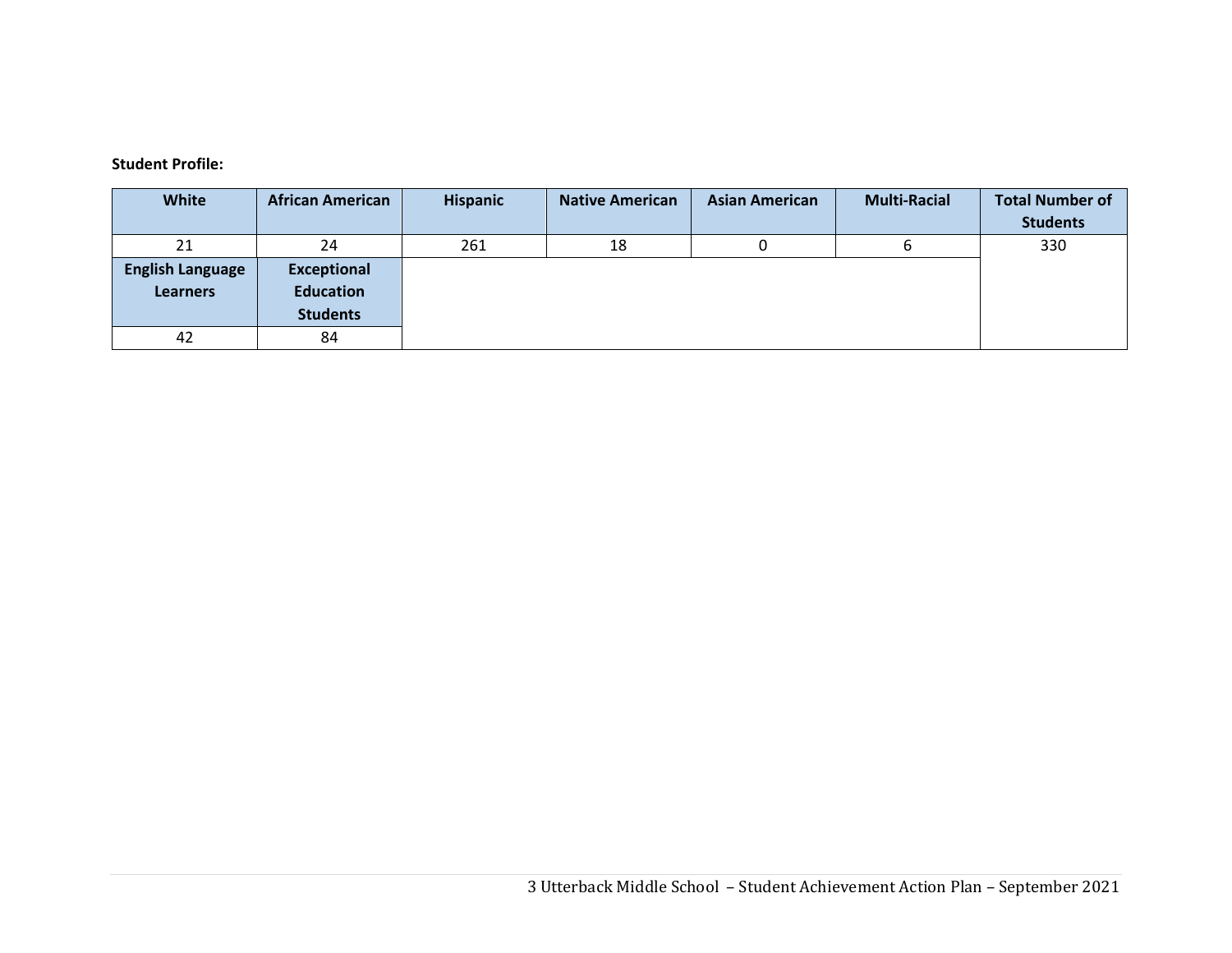#### **Limitations of 2020‐21 AzM2 data as a comparison to other years**

 $\Gamma$ 

When reviewing the findings from state testing during remote instruction and COVID‐19, please note that participation rates among students taking the state assessment were so low, especially in high school, that caution is needed when drawing conclusions about student performance at the district level and statewide. It is recommended against making a simple comparison to prior years' performance data because of the instructional challenges caused by COVID‐19, low student educational engagement/participation rates, and family trauma. Both at the district and the state level, learning loss is evident, especially among our youngest grades. TUSD had only a 57% participation rate for state testing and so the data may or may not be representative of the district as a whole.

| AzMERIT Difference in ELA Percent Passing Comparison of TUSD and the State<br>by Grade and Subject |         |                 |         |                 |  |                 |              |
|----------------------------------------------------------------------------------------------------|---------|-----------------|---------|-----------------|--|-----------------|--------------|
|                                                                                                    |         | <b>ELA 2019</b> |         | <b>ELA 2021</b> |  | <b>ELA Loss</b> |              |
| Grade                                                                                              | TUSD %  | State %         | TUSD %  | State %         |  | <b>TUSD</b>     | <b>State</b> |
|                                                                                                    | Passing | <b>Passing</b>  | Passing | <b>Passing</b>  |  |                 |              |
| 3                                                                                                  | 38%     | 46%             | 21%     | 35%             |  | $-17%$          | $-11%$       |
| 4                                                                                                  | 40%     | 51%             | 29%     | 44%             |  | $-11%$          | $-7%$        |
| 5                                                                                                  | 43%     | 52%             | 32%     | 45%             |  | $-11%$          | $-7%$        |
| 6                                                                                                  | 27%     | 42%             | 19%     | 35%             |  | $-8%$           | $-7%$        |
| $\overline{7}$                                                                                     | 26%     | 41%             | 19%     | 38%             |  | $-7%$           | $-3%$        |
| 8                                                                                                  | 24%     | 38%             | 17%     | 35%             |  | $-7%$           | $-3%$        |
| 9                                                                                                  |         |                 |         |                 |  |                 |              |
| 10                                                                                                 |         |                 | 19%     | 32%             |  |                 |              |
| 11                                                                                                 |         |                 |         |                 |  |                 |              |

|       | AzMERIT Difference in MATH Percent Passing Comparison of TUSD and the<br>State by Grade and Subject |                                                   |                   |                    |  |             |              |  |
|-------|-----------------------------------------------------------------------------------------------------|---------------------------------------------------|-------------------|--------------------|--|-------------|--------------|--|
|       |                                                                                                     | Math Loss<br><b>MATH 2019</b><br><b>MATH 2021</b> |                   |                    |  |             |              |  |
| Grade | TUSD %<br>Passing                                                                                   | State %<br>Passing                                | TUSD %<br>Passing | State %<br>Passing |  | <b>TUSD</b> | <b>State</b> |  |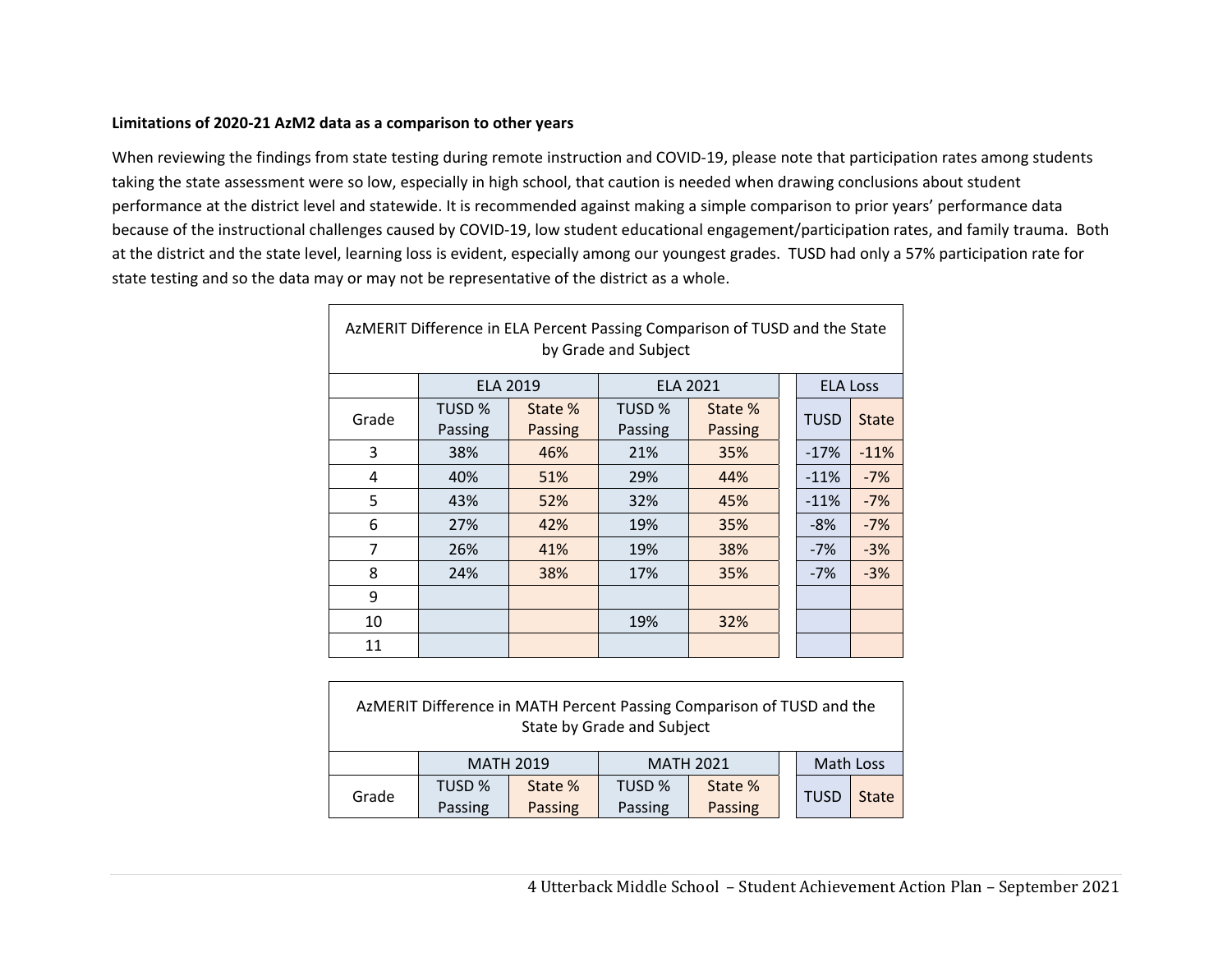| 3      | 42% | 51% | 18% | 36% | $-24%$ | $-15%$ |
|--------|-----|-----|-----|-----|--------|--------|
| 4      | 36% | 48% | 16% | 34% | $-20%$ | $-14%$ |
| 5      | 36% | 46% | 16% | 31% | $-20%$ | $-15%$ |
| 6      | 23% | 41% | 8%  | 29% | $-15%$ | $-12%$ |
| 7      | 22% | 38% | 12% | 30% | $-10%$ | $-8%$  |
| 8      | 18% | 32% | 9%  | 26% | $-9%$  | $-6%$  |
| Alg I  |     |     |     |     |        |        |
| Geom   |     |     | 13% | 26% |        |        |
| Alg II |     |     |     |     |        |        |

## **3 Years of AzMERIT Percent Proficiency by Grade**

| 3 Years of AzMERIT Math Percent Proficiency by Grade |                       |                                            |                                                  |                       |                                       |                        |                           |                                            |                       |
|------------------------------------------------------|-----------------------|--------------------------------------------|--------------------------------------------------|-----------------------|---------------------------------------|------------------------|---------------------------|--------------------------------------------|-----------------------|
|                                                      | $\omega$<br>έ<br>2017 | $\overline{ }$<br>$\tilde{\sigma}$<br>2017 | $\infty$<br>ច<br>$\overline{\phantom{0}}$<br>201 | $\omega$<br>δ<br>2018 | $\overline{\phantom{0}}$<br>Ğ<br>2018 | $\infty$<br>ັບ<br>2018 | $\omega$<br>ά<br>თ<br>201 | $\overline{ }$<br>$\tilde{\sigma}$<br>2019 | $\infty$<br>O<br>2019 |
| State Avg                                            | 41%                   | 34%                                        | 29%                                              | 43%                   | 36%                                   | 31%                    | 41%                       | 38%                                        | 32%                   |
| <b>District Avg</b>                                  | 21%                   | 20%                                        | 13%                                              | 24%                   | 20%                                   | 21%                    | 23%                       | 22%                                        | 18%                   |
| <b>Utterback</b>                                     | 5%                    | 4%                                         | 0%                                               | 6%                    | 9%                                    | 2%                     | 9%                        | 15%                                        | 3%                    |

| 3 Years of AzMERIT ELA Percent Proficiency by Grade |  |                 |          |                       |   |                                            |                     |                      |          |
|-----------------------------------------------------|--|-----------------|----------|-----------------------|---|--------------------------------------------|---------------------|----------------------|----------|
|                                                     |  | $\sqrt{2}$<br>∼ | $\infty$ | ιo<br>1 N<br>$\infty$ | œ | $\infty$<br>( П<br>$\infty$<br>⌒<br>$\sim$ | ιo<br>( 0<br>$\sim$ | <u> (Г</u><br>თ<br>⌒ | $\infty$ |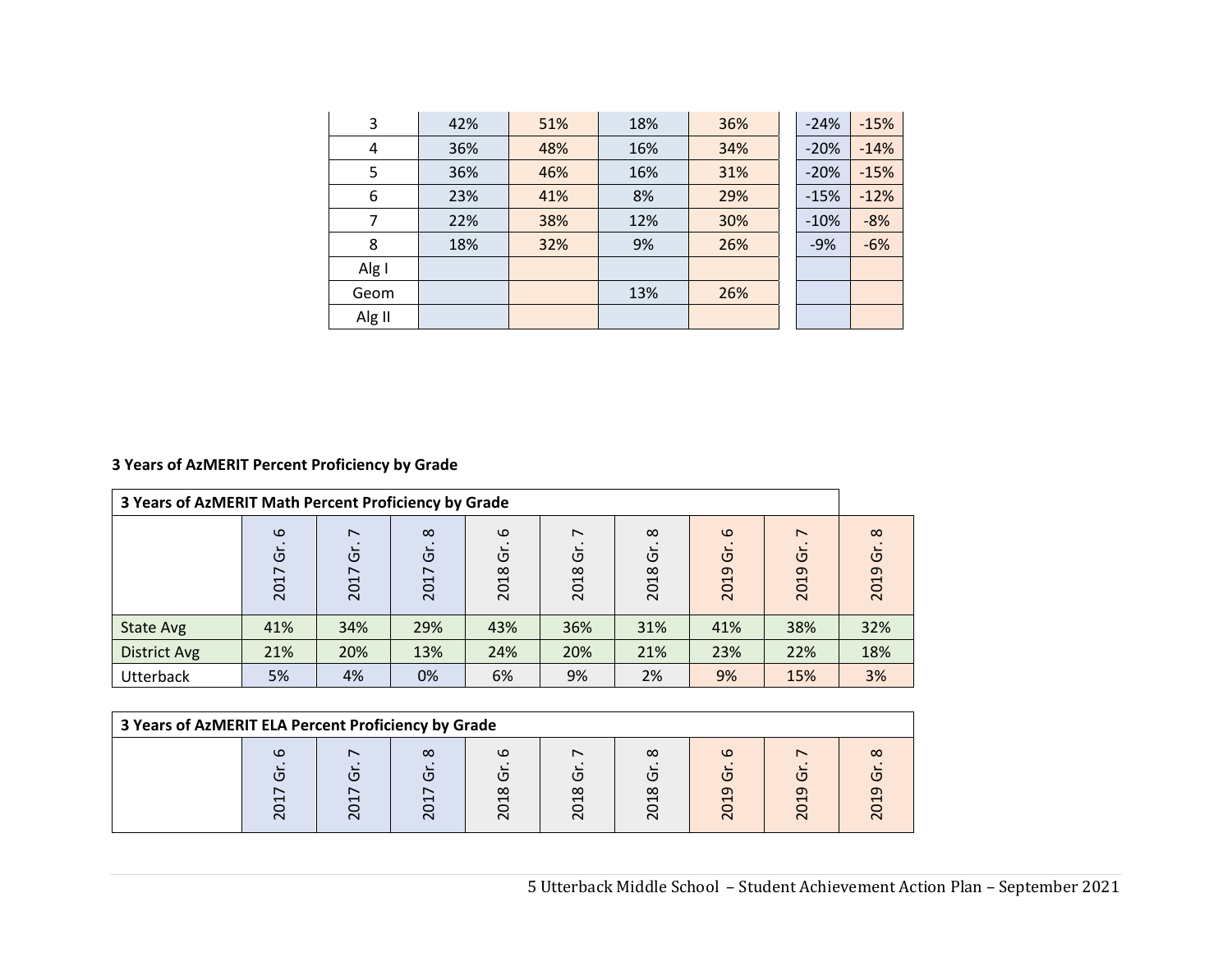| <b>State Avg</b>    | 41% | 44% | 34% | 39% | 45% | 39% | 42% | 41% | 38% |
|---------------------|-----|-----|-----|-----|-----|-----|-----|-----|-----|
| <b>District Avg</b> | 26% | 30% | 21% | 23% | 31% | 24% | 27% | 26% | 24% |
| Utterback           | 16% | 20% | 14% | 10% | 22% | 11% | 13% | 17% | 11% |

| 2018-19 AzMERIT Percent<br><b>Proficiency Broken Out by USP</b><br><b>Ethnicity</b> |     |     |  |  |  |  |  |
|-------------------------------------------------------------------------------------|-----|-----|--|--|--|--|--|
| <b>USP Ethnicity</b><br>Math<br><b>FLA</b>                                          |     |     |  |  |  |  |  |
| White                                                                               | 5%  | 16% |  |  |  |  |  |
| African Am.                                                                         | 3%  | 6%  |  |  |  |  |  |
| Hispanic                                                                            | 10% | 14% |  |  |  |  |  |
| Native Am.                                                                          | 0%  | 20% |  |  |  |  |  |
| Asian-Pl                                                                            | NΑ  | NΑ  |  |  |  |  |  |
| Multi-Racial<br>11%<br>11%                                                          |     |     |  |  |  |  |  |
| Δll                                                                                 | 9%  | 13% |  |  |  |  |  |

#### **A. GAPS IN STUDENT OUTCOMES**

Based on data analysis, Utterback Middle School has identified the following gaps in areas of student outcomes. For each, Utterback provides a description of the gaps, including the desired state, the current reality, and an explanation of the identified gaps.

#### **Achievement Gap is heavily influenced by SES**

The persistence of the achievement gap between White students compared to African American and Latino students has been an ongoing and perplexing issue in school improvement. Studies such as Reardon & Portilla (2016) and von Hippel et al., (2018) have demonstrated that academic achievement gaps are established at kindergarten entry, are heavily influenced by SES, and remain stable across schooling.

Since the 1970's, schools have shown little or no progress in closing the academic gap in test score performance. (Stiefel et al., 2006) The continuing focus on this issue undermines our faith in public education to provide all students with an equitable and quality education. Confounding this issue is the assumption that academic advancement is based primarily on individual ability or achievement. This assumption appears to confirm implicitly that the capability and motivation of students of color, especially African American students, is somehow lacking. To the extent that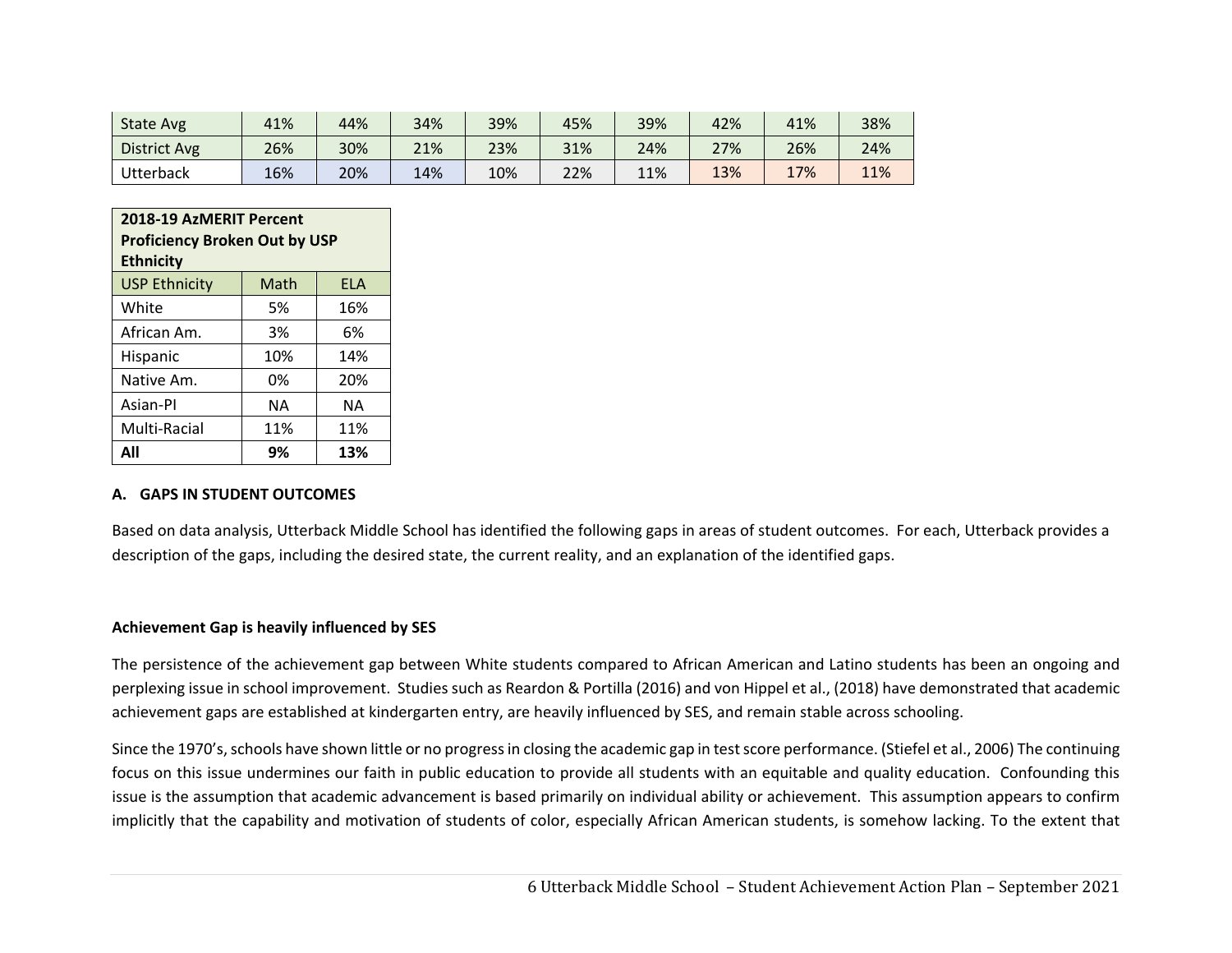people assume that the achievement gap is evidence of the limited academic capabilities and outcomes among students of color feeds implicit (and explicit) racism that permeates American society and schooling today. (Hawley &Freitas 2020, unpublished paper.) Many studies over the last two decades have argued that poverty continues to be the primary catalyst for the achievement gap and confirm Sean Reardon's recent statement (2019) that the racial "achievement gap" in standardized-test scores shouldn't be considered a racial gap at all...Instead, it's more accurate to call it a "poverty gap."'

### *Data Source: TUSD Benchmarks/Webdata/ AZMErit Data*

**1. ELA** 

**Current Reality:** *40% of students in ELA are proficient or highly proficient as reflected by district benchmarks.* 

*Most recent valid AZMerit data from 2018‐19 reflects the following scores by subgroups:* 

| <b>USP Ethnicity</b> | ELA |
|----------------------|-----|
| White                | 16% |
| African Am.          | 6%  |
| Hispanic             | 14% |
| Native Am.           | 20% |
| Asian-Pl             | NA  |
| Multi-Racial         | 11% |
| All                  | 13% |

### *Desired State:*

- $\bullet$ *Move 10% minimally proficient and PP to P in 21‐22 in ELA.*
- $\bullet$ Utterback wants to eliminate gaps between racial and ethnic groups within the next ten years.

**Gap:** 60% not passing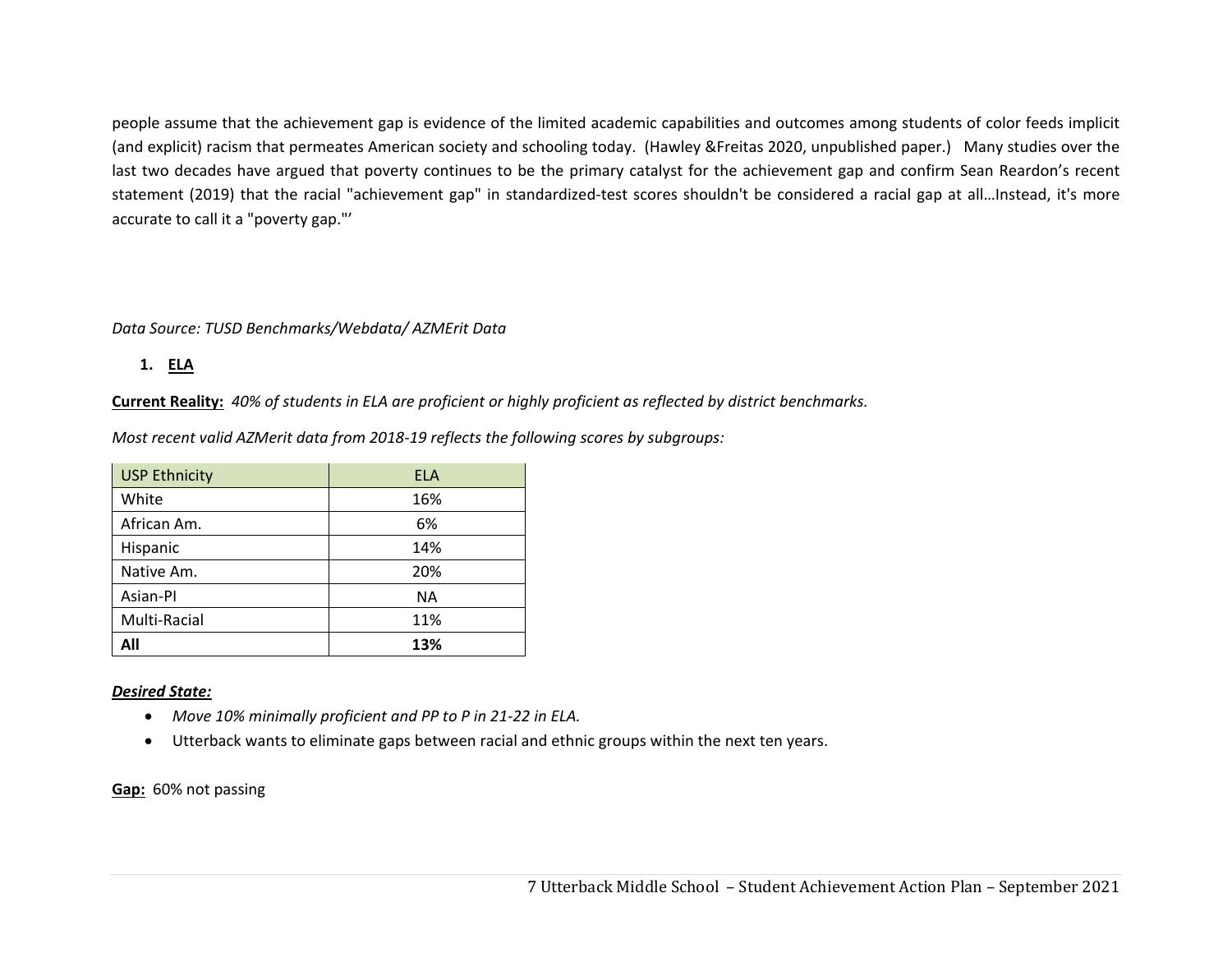### **2. Math**

**Current Reality:** 50.4% of students in Math are Proficient or highly proficient based on TUSD Benchmark data.

*Most recent valid AZMerit data from 2018‐19 reflects the following scores by subgroups*

| <b>USP Ethnicity</b> | Math      |
|----------------------|-----------|
| White                | 5%        |
| African Am.          | 3%        |
| Hispanic             | 10%       |
| Native Am.           | 0%        |
| Asian-PI             | <b>NA</b> |
| Multi-Racial         | 11%       |
| All                  | 9%        |

#### **Desired State:**

- Move 30% of Minimally Proficient and Partially Proficient students to Proficiency
- Utterback wants to eliminate gaps between racial and ethnic groups within the next ten years

**Gap:** 49.6% of students in Math are not passing

#### **B. SMART Improvement Goals**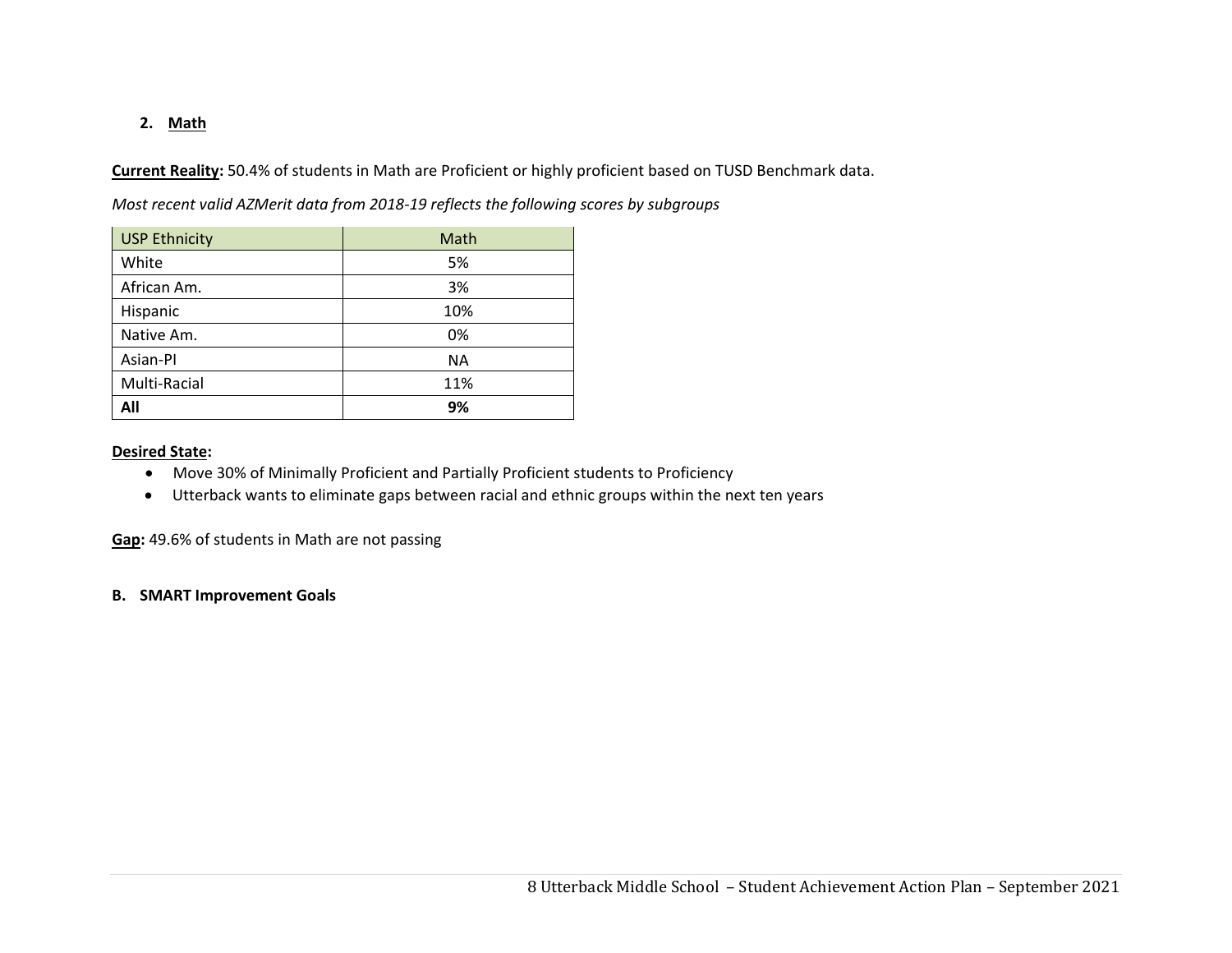- 1. Improvement Goal: By May 2022, students in grades 3‐8 will increase the percentage of students proficient by 10 percentage points as measured by the AzM2 SY 2021‐22, ELA assessment.
- 2. Improvement Goal: By May 2022, students in grades 3‐8 will increase the percentage of students proficient by 10 percentage points as measured by the AzM2 SY 2021‐22, Math assessment.
- 3. Achievement Gap Goal:
	- a. By 2024‐25, the achievement gap between White students and African American students will be reduced by 4% in Math and ELA as measured on the state assessment (AASA)
	- b. By 2024‐25, the achievement gap between White students and Hispanic students will be reduced by 3% for in Math and ELA as measured on the state assessment (AASA)

## **C. MOST EFFECTIVE AND FEASIBLE EVIDENCE‐BASED STRATEGIES**

After analyzing gaps and goals, Utterback Middle School reviewed multiple evidence‐based strategies and assessed each for potential for effectiveness and feasibility. Achievement of the goals from section B, above, will be supported by the most effective and feasible evidence‐ based strategies, below.

### *1. Improvement Goal: ELA*

**Strategy 1a:** Teachers will provide results from analyzing student work, identifying students in need of Tier 2 and or 3 instructions. Utterback's PLC: Ensuring collaboration and a focus on results and ensuring. Teachers will be using RTI instruction. RTI teachers will focus attention on students who are minimally and partially proficient.

**Strategies to Monitor 1a:** Teachers and the leadership team will provide additional classes for targeted interventions in both ELA and Math that will empower students in fully understanding their growth and progress. With the support of the RTI teachers, interventions will be targeted, and small group focused.

**Strategy 1b:** Professional development on Professional Learning Communities will continue to provide practical knowledge based on the three big ideas that drive a PLC (Ensuring that Student Learn, A culture of Collaboration, and A Focus on Results). Teachers will receive professional development from multiple outside vendors/consultants to develop lessons that address the needs of all students. These include but are not limited to Empower, West Ed, AVID. By participating in PD and PLCs regularly, teachers and the leadership team will be able to identify students needing additional support and interventions while integrating what has been learned in both PD and PLCs. **Strategies to Monitor 1b:** Professional development from outside vendors and contractors will be used regularly and as needed to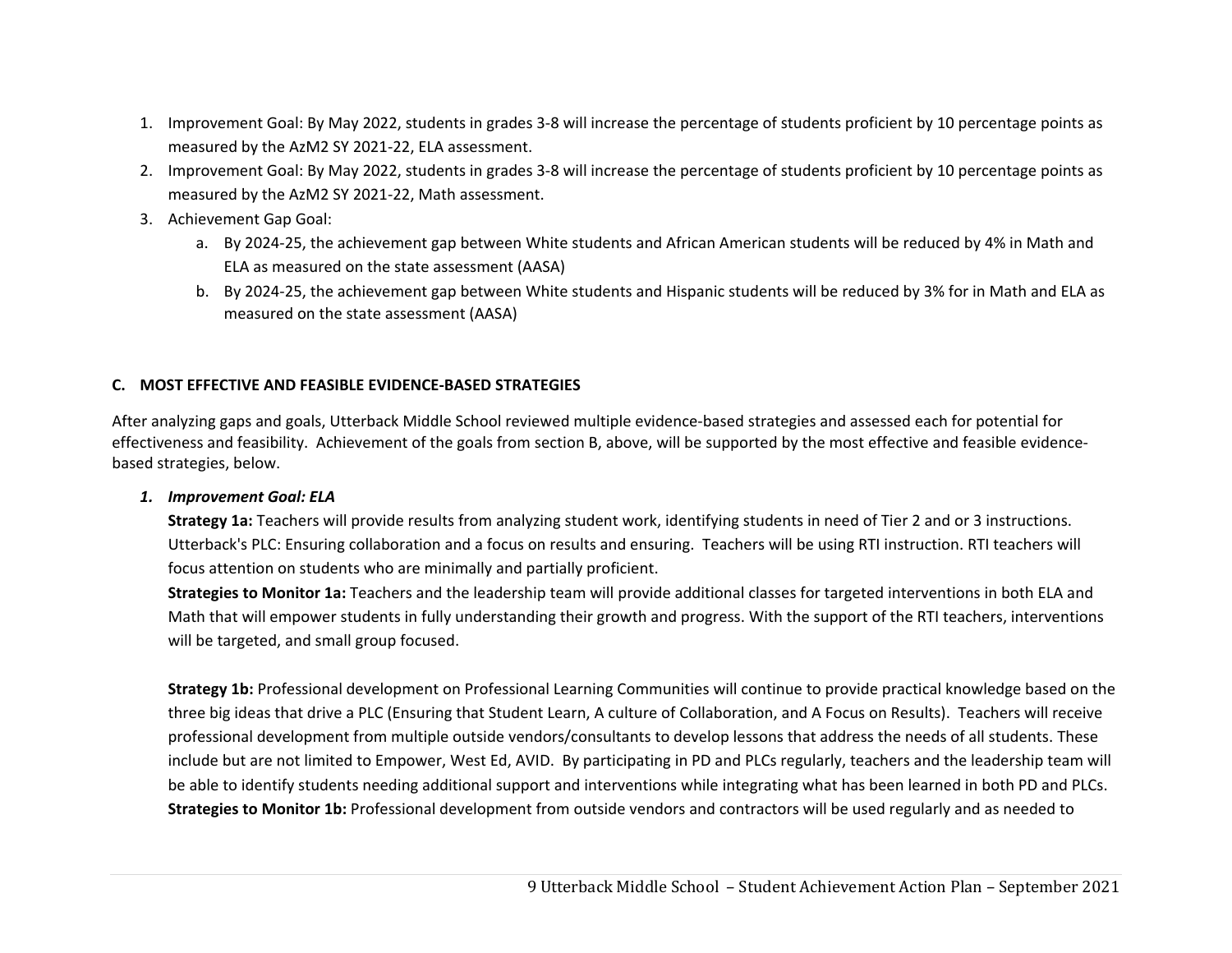enhance the instruction and intervention modalities of Utterback.

**Strategy 1c:** Utterback will use disaggregated data from multiple assessment types to measure and inform instruction. **Strategies to Monitor 1c:** The Leadership team along with teachers and support staff (RTI teachers) will collaborate and work during PLCs to analyze data that supports students' needs and growth.

### *2. Improvement Goal: Math*

**Strategy 2a:** Teachers will provide results from analyzing student work, identifying students in need of Tier 2 and or 3 instructions. Utterback's PLC: Ensuring collaboration and a focus on results and ensuring. Teachers will be using RTI instruction. RTI teachers will focus attention on students who are minimally and partially proficient.

**Strategies to Monitor 2a:** Teachers and the leadership team will provide additional classes for targeted interventions in both ELA and Math that will empower students in fully understanding their growth and progress. With the support of the RTI teachers, interventions will be targeted, and small group focus.

**Strategy 2b:** Professional development on Professional Learning Communities will continue to provide practical knowledge based on the three big ideas that drive a PLC (Ensuring that Student Learn, A culture of Collaboration, and A Focus on Results). Teachers will receive professional development from multiple outside vendors/consultants to develop lessons that address the needs of all students. These include but are not limited to Empower, West Ed, AVID. By participating in PD and PLCs regularly, teachers and the leadership team will be able to identify students needing additional support and interventions while integrating what has been learned in both PD and PLCs. **Strategies to Monitor2:** Professional development from outside vendors and contractors will be used regularly and as needed to enhance the instruction and intervention modalities of Utterback.

**Strategy 2c:** Utterback will use disaggregated data from multiple assessment types to measure and inform instruction. **Strategies to Monitor 2c:** The Leadership team along with teachers and support staff (RTI teachers) will collaborate and work during PLCs to analyze data that supports students' needs and growth.

#### **3. Improvement Goal: Subgroups Achievement (W, AA, Hispanic)**

**Strategy 3a:** Provide classes that allow for targeted response to intervention classes in ELA and math that encourage students to take responsibility for their learning through effective instruction.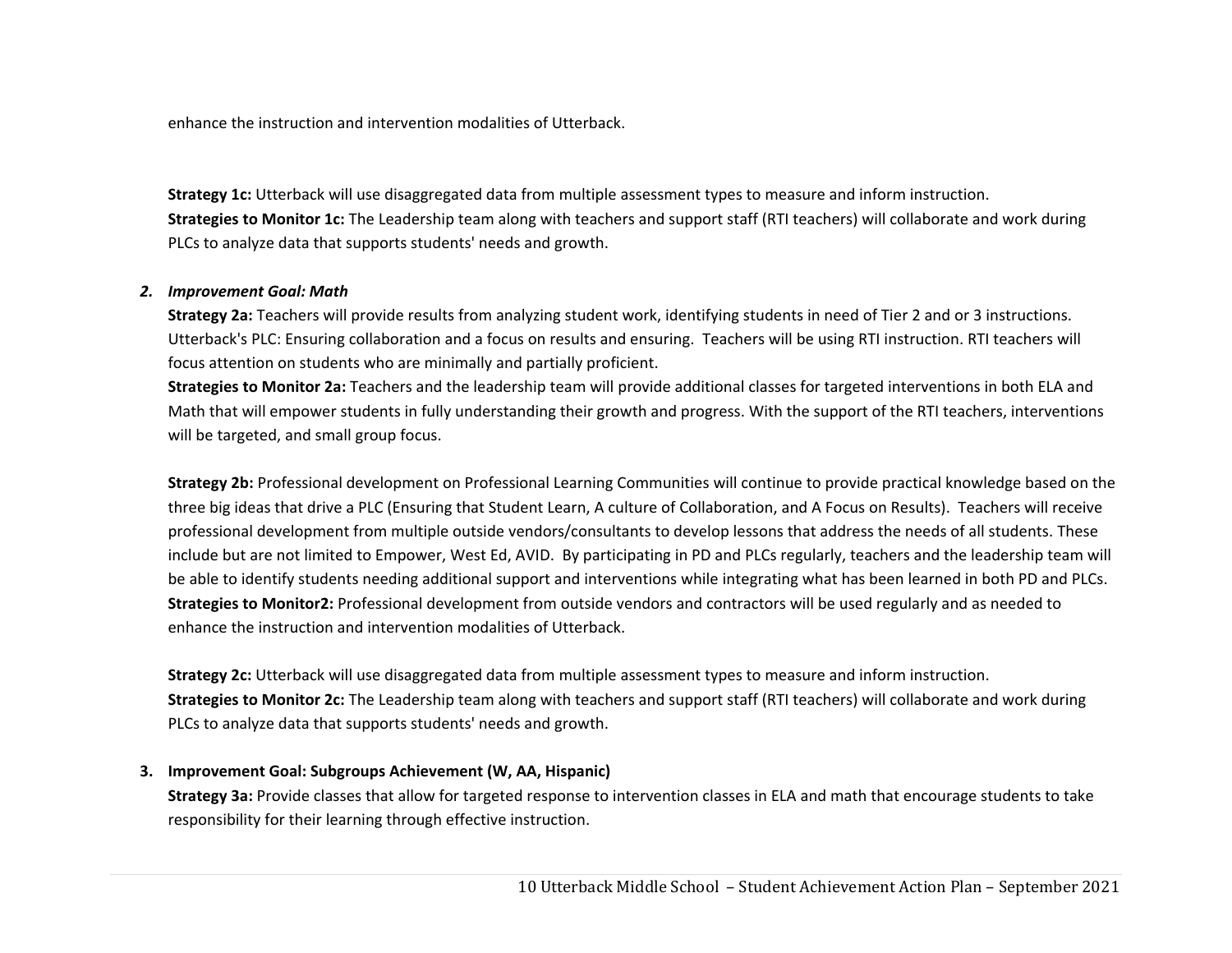**Strategy 3b:** ‐ Percent of English Language Learners scoring proficient will increase by 9% from 6% in 2019 to 15% in 2022. ‐ Percent of Students with Disabilities scoring proficient will increase by 6% from 9% in 2019 to 15% in 2022.

‐ Percent of Hispanic students scoring proficient will increase by 1% from 16% in 2019 to 17% in 2022.

‐ Percent of Economically Disadvantaged Students scoring proficient will increase by 1% from 14% in 2019 to 15% in 2022.

**Strategy 3c:** During the school year within our targeted groups, students are identified for support as needed.

## **4. Improvement Goal: MPP**

**Strategy 4a.** Teachers, Curriculum Service Providers and other support staff will participate in professional development on the use of West Ed's evidence-based Math Pathways and Pitfalls lessons and strategies, and have time to use data, plan, observe, and reflect on lessons to enhance the instruction of all students. WestEd coaching and conferences will provide support for teacher leaders, interventionists, and CSPs, along with book studies and site or regional facilitators.

**Strategies to Monitor 4a:** By having a specific teacher that excels in the coaching of West Ed, Utterback will have an additional on‐site professional to continue to support the growth and use of algebra tiles, question stems and other manipulatives that support the growth and understanding of MPP.

## **D. ACTION STEPS TO IMPLEMENT & MONITOR STRATEGIES**

Below are detailed implementation and monitoring tasks for each evidence‐based strategy, including persons responsible, timelines, and needed resources.

## *1. Improvement Goal:*

## **Strategy 1a‐c:**

Improvement Goal 4: ELA Achievement will increase by 20% from 46.8% proficient to 66.8% as measured by the Q1‐Q3 Benchmark Exam (aggregated proficiency rates).

Strategy: Teachers will provide results from analyzing student work and identify students in need of Tier 2 and or 3 instruction by:

### **Strategy 1a:**

| <b>Tasks to Implement Strategy</b> | <b>Person(s) to Carry Out Tasks</b> | <b>Timeline/Target Dates</b>  | <b>Resources Needed</b> |
|------------------------------------|-------------------------------------|-------------------------------|-------------------------|
| Response to Intervention (RTI)     | Principal Taranika Sanders          | School Year 21-22 in time for | Technology to support   |
| reading teacher will provide       |                                     | AASA testing.                 | differentiated and RTI. |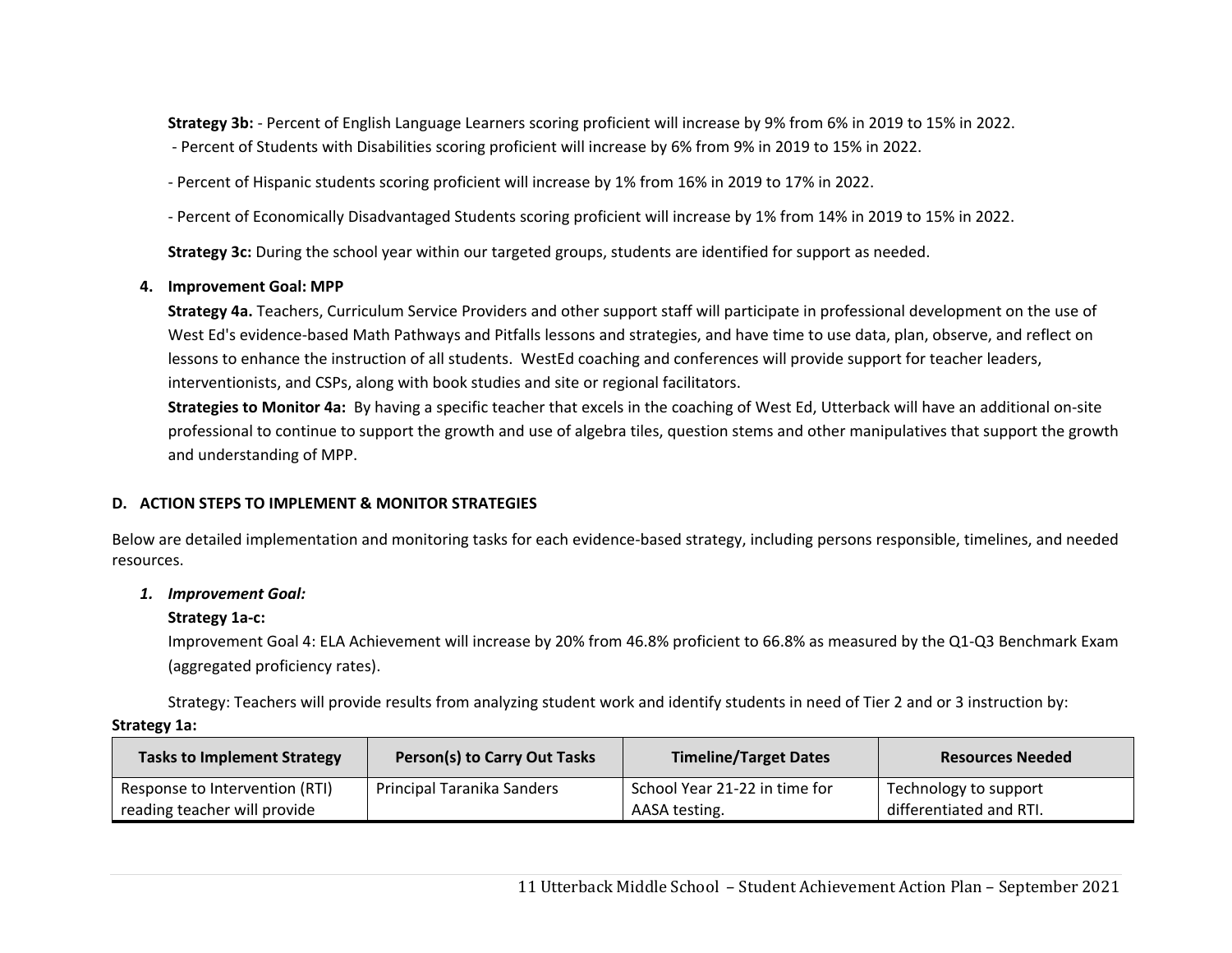| intervention, implementation of<br>curriculum, instructional<br>strategies (EEI), data analysis, and<br>assessment. The RTI reading<br>teacher will be supporting<br>student achievement by support<br>Tier II and Tier III interventions.<br>Additionally, RTI reading teacher<br>will work with classroom<br>teachers/PLCs and MTSS team to<br>support learning goals for<br>targeted students. Through data<br>analysis, the RTI teachers help the<br>classrooms teacher identify<br>interventions that support<br>student social-emotional needs<br>and disruptions in learning due to<br>COVID-19 closure. Their focus on<br>empathy, self-control, integrity,<br>embracing diversity and grit<br>change student and teacher<br>perspectives, increasing academic<br>expectations and outcomes for<br>students. |                                     |                              | Targeted support in ELA.<br>I-Ready<br>IXL                                |
|----------------------------------------------------------------------------------------------------------------------------------------------------------------------------------------------------------------------------------------------------------------------------------------------------------------------------------------------------------------------------------------------------------------------------------------------------------------------------------------------------------------------------------------------------------------------------------------------------------------------------------------------------------------------------------------------------------------------------------------------------------------------------------------------------------------------|-------------------------------------|------------------------------|---------------------------------------------------------------------------|
| Tasks to Monitor, Assess, and<br>Adjust                                                                                                                                                                                                                                                                                                                                                                                                                                                                                                                                                                                                                                                                                                                                                                              | <b>Person(s) to Carry Out Tasks</b> | <b>Timeline/Target Dates</b> | <b>Resources Needed</b>                                                   |
| We will provide classes that allow<br>for targeted response to<br>intervention classes in ELA and<br>Math that encourage students to<br>take responsibility for their<br>learning through effective<br>instruction. By allowing math and                                                                                                                                                                                                                                                                                                                                                                                                                                                                                                                                                                             | <b>Teachers</b>                     | Daily                        | Lesson plans<br>Communication with students<br>Relationship with students |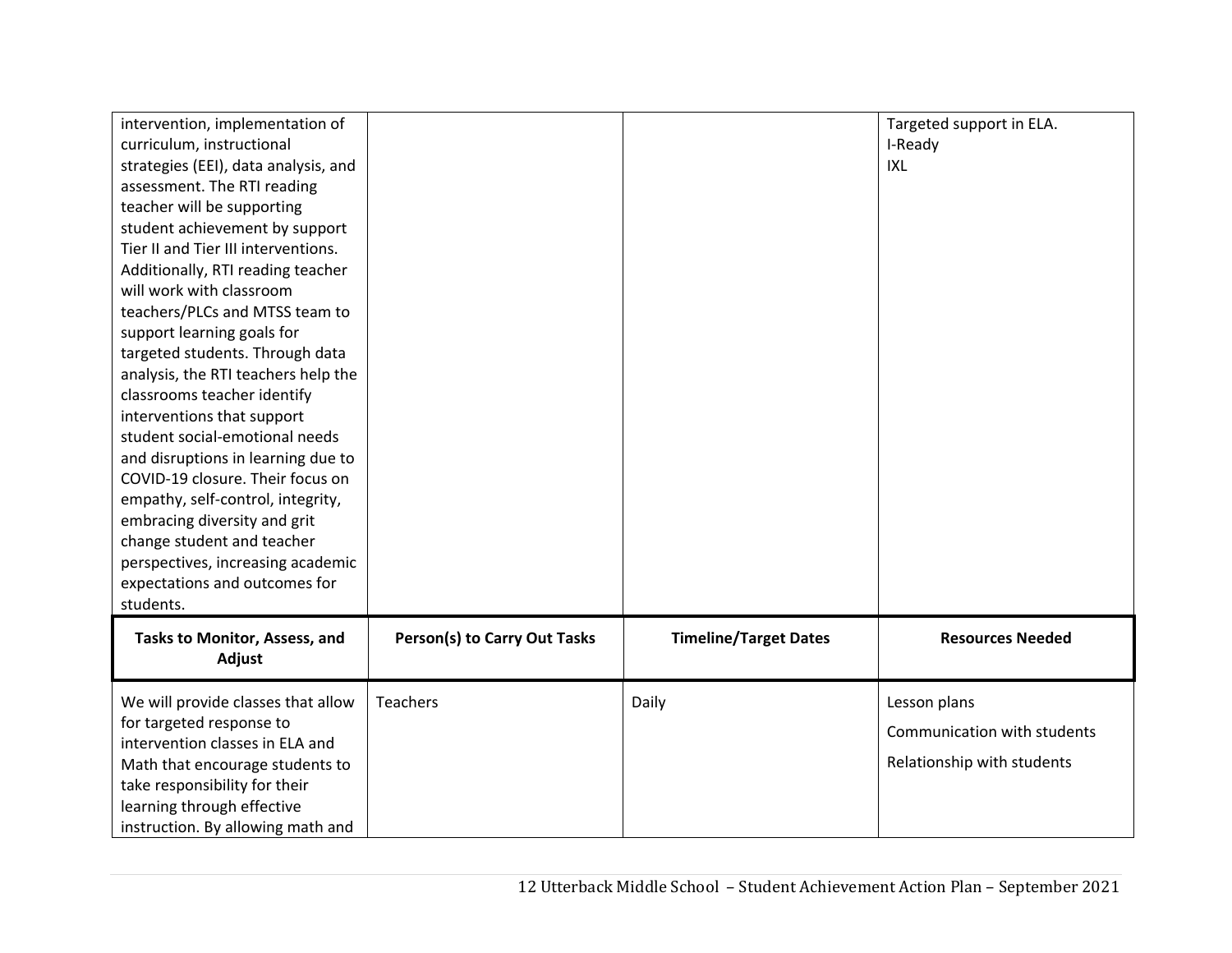| ELA teachers to provide<br>additional support, teachers can<br>effectively provide interventions<br>to grade level standards.                                                                                                                                                                                                                                                                                                |                                    |           |                                                                              |
|------------------------------------------------------------------------------------------------------------------------------------------------------------------------------------------------------------------------------------------------------------------------------------------------------------------------------------------------------------------------------------------------------------------------------|------------------------------------|-----------|------------------------------------------------------------------------------|
| RTI additional support for those<br>identified students daily. Students<br>will be monitored and there will<br>be fluidity of enrollment based on<br>student needs and results of<br>regular assessments as well as<br>Benchmark scores. - Fidelity to<br>TUSD instructional scope and<br>sequence for pacing and rigor in<br>all core areas.                                                                                | RTI teacher<br><b>Teachers</b>     | Daily     | <b>Benchmark scores</b><br>Instructional scope and sequence<br>Pacing guides |
| Utterback will provide 2<br>intervention programs for both<br>Math and ELA. Based on need,<br>students will have access to 5<br>sections of ELA intervention and 3<br>sections of Math intervention.<br>During the school year within our<br>targeted groups, students are<br>identified for support as needed.<br>In Tier 1 instruction teachers<br>assess and then formulate small<br>groups for more targeted<br>support. | <b>Teachers</b><br>Interventionist | As needed | Data                                                                         |

# **Strategy 1b:**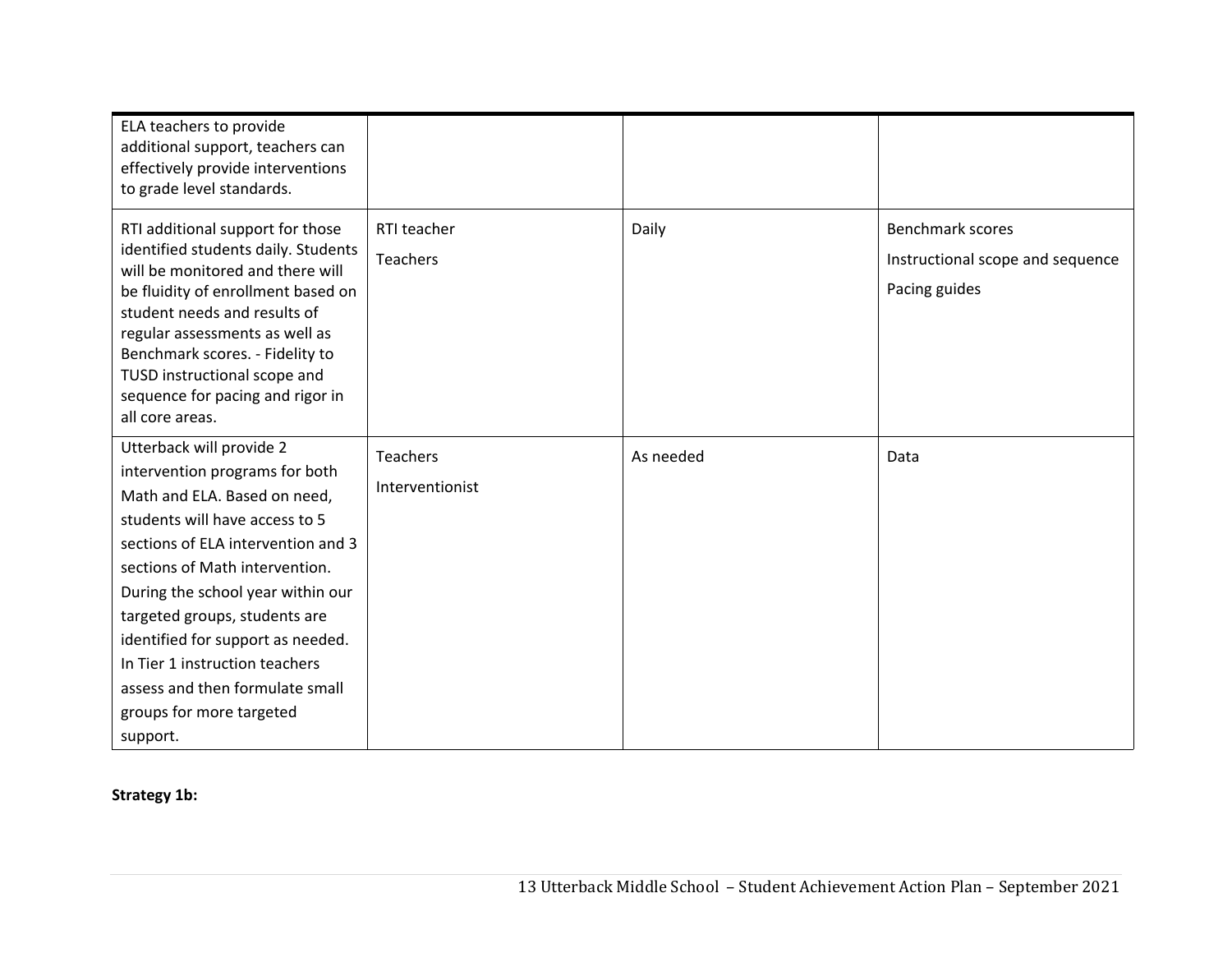| Professional Development to<br>focus on strengthening Tier I<br>instruction in both reading and<br>math. An external provider<br>consultant, in collaboration with<br>ADE, will be hired for 5 days to<br>support with the following: ELA-<br>Teachers will receive training on<br>guided reading instruction and<br>how to differentiate reading<br>groups to student individual<br>needs. The external provider will<br>conduct whole school PDs,<br>observations, coaching and<br>feedback on improving<br>instruction. | Principal Taranika Sanders          | School Year 21-22 in time for<br>AASA testing. | Consultation Dates with Empower<br>PD Schedule including AVID<br>training to implement best<br>teaching practices |
|----------------------------------------------------------------------------------------------------------------------------------------------------------------------------------------------------------------------------------------------------------------------------------------------------------------------------------------------------------------------------------------------------------------------------------------------------------------------------------------------------------------------------|-------------------------------------|------------------------------------------------|-------------------------------------------------------------------------------------------------------------------|
| Tasks to Monitor, Assess, and<br>Adjust                                                                                                                                                                                                                                                                                                                                                                                                                                                                                    | <b>Person(s) to Carry Out Tasks</b> | <b>Timeline/Target Dates</b>                   | <b>Resources Needed</b>                                                                                           |
| TUSD summer PD offerings to<br>staff - AVID Summer institutes -<br>AVID year-long courses for entire<br>staff - Wednesday staff<br>development sessions - PLC<br>structures to support and extend<br>teacher acquisition of content<br>and curriculum standards<br>requirements - PD, Lesson Study,<br>and PLC structures to support<br>teacher's use of TUSD curriculum<br>resources/content - PD to support<br>teacher's delivery of culturally                                                                          | <b>Teachers</b>                     | Year round                                     | District curriculum<br>Lesson plans<br><b>AVID curriculum</b><br>PLC Structures and notes                         |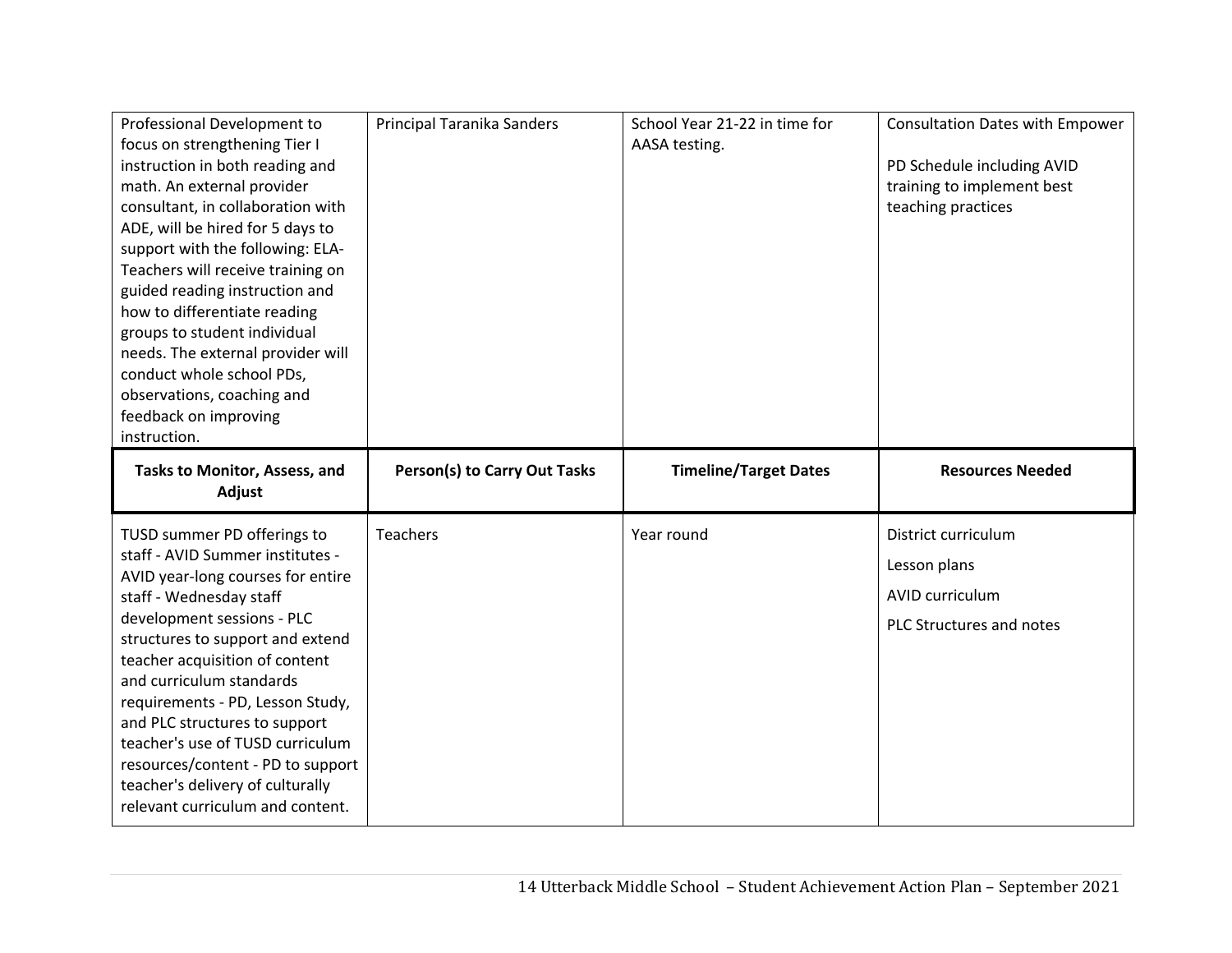| The Unicorn Leadership Team will<br>collect and analyze MTSS meeting<br>minutes, academic achievement<br>outcomes, targeted group<br>achievement, PLC minutes,<br>progress monitoring through iXL.                                                                                                                                                                                                                                                                                                                            | Leadership Team<br><b>Teachers</b><br><b>MTSS Team</b>          | Year round                   | Meeting notes<br>Reports from online platforms<br>Observation notes |
|-------------------------------------------------------------------------------------------------------------------------------------------------------------------------------------------------------------------------------------------------------------------------------------------------------------------------------------------------------------------------------------------------------------------------------------------------------------------------------------------------------------------------------|-----------------------------------------------------------------|------------------------------|---------------------------------------------------------------------|
| Teachers, Curriculum Service<br>Providers and other support staff<br>will participate in professional<br>development on the use of West<br>Ed's evidence-based Math<br>Pathways and Pitfalls lessons and<br>strategies, and have time to use<br>data, plan, observe, and reflect on<br>lessons to enhance the<br>instruction of all students.<br>WestEd coaching and conferences<br>will provide support for teacher<br>leaders, interventionists, and<br>CSPs, along with book studies and<br>site or regional facilitators. | <b>Teachers</b><br>Curriculum Service Provider<br>Support staff | Year round after PD sessions | West Ed:<br>Math Pathways and Pitfalls<br>Praise, Probe, Polish     |

# **Strategy 1c:**

| Utterback will use disaggregated | Principal Taranika Sanders | School Year 21-22 in time for       | <b>Benchmark Results</b> |
|----------------------------------|----------------------------|-------------------------------------|--------------------------|
| data from the following          |                            | AASA testing.                       | <b>MTSS</b>              |
| assessments to measure and       |                            | (Daily August-May) - Grade Level    | PLC time                 |
| inform instruction: - Quarterly  |                            | <b>Common Formative Assessments</b> | Diagnostic Results       |
| Benchmarks - School City Grades, |                            | for units developed in PLC/Grade    |                          |
| reduction of referrals to MTSS - |                            | Level Teams (August-May)            |                          |
| Grade Level Common ELA Lesson    |                            |                                     |                          |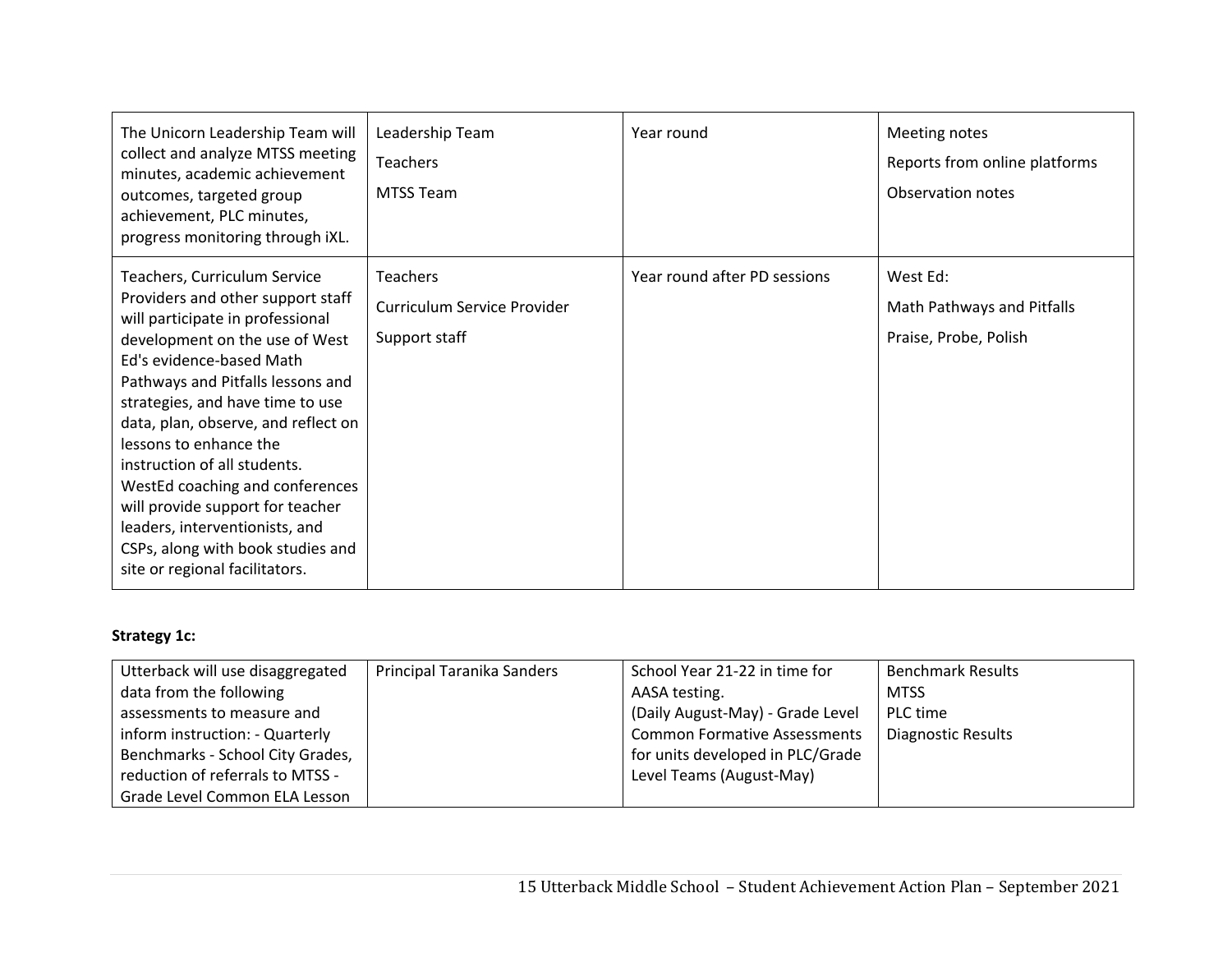| Plans as evidenced in Lesson<br>plans and observations                                                                                                                                                                                                                                                                                                                                                                                                                 |                                                     |                              |                                                          |
|------------------------------------------------------------------------------------------------------------------------------------------------------------------------------------------------------------------------------------------------------------------------------------------------------------------------------------------------------------------------------------------------------------------------------------------------------------------------|-----------------------------------------------------|------------------------------|----------------------------------------------------------|
| Tasks to Monitor, Assess, and<br>Adjust                                                                                                                                                                                                                                                                                                                                                                                                                                | <b>Person(s) to Carry Out Tasks</b>                 | <b>Timeline/Target Dates</b> | <b>Resources Needed</b>                                  |
| The Unicorn Leadership Team<br>will collect and analyze student<br>data to ensure students are<br>enrolled in appropriate classes,<br>conduct walk throughs to ensure<br>that lesson is rigorous and<br>aligned to Curriculum 6.0. PLC<br>notes and benchmarks will be<br>reviewed and analyzed to inform<br>coaching/professional<br>development needs.                                                                                                               | Leadership team                                     | Year round                   | Data<br>Lesson plans<br>Observation notes                |
| Response To Intervention (RTI)<br>reading teacher will provide<br>intervention, implementation of<br>curriculum, instructional<br>strategies (EEI), data analysis,<br>and assessment. The RTI reading<br>teacher will be supporting<br>student achievement by<br>supporting Tier II and Tier III<br>interventions. Additionally, RTI<br>reading teacher will work with<br>classroom teachers/PLCs and<br>MTSS team to support learning<br>goals for targeted students. | RTI Reading teacher<br><b>MTSS Team</b><br>Teachers | Year round                   | Data<br>Assessments<br>Lesson plans<br>Observation notes |

### *2. Improvement Goal:*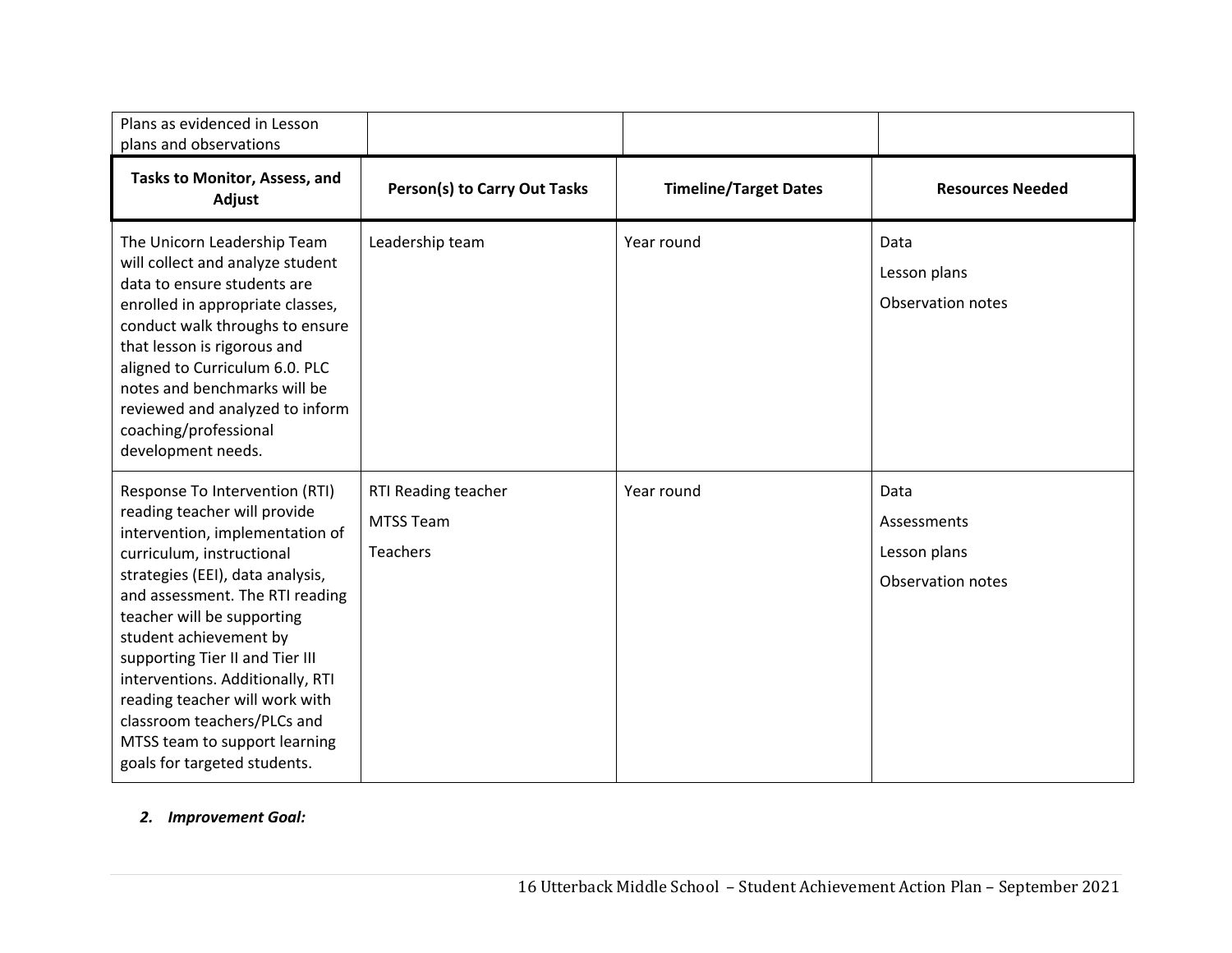# **Strategy 2a:**

**Improvement Goal 5:** Math Achievement will increase by 10% from 56.2% proficient to 66.2% as measured by the Q1‐Q3 Benchmark Exam (aggregated proficiency rates).

Strategy: Teachers will provide results from analyzing student work and identify students in need of Tier 2 and or 3 instructions by:

## **Strategy 2a‐c:**

| <b>Tasks to Implement Strategy</b>   | <b>Person(s) to Carry Out Tasks</b> | <b>Timeline/Target Dates</b>  | <b>Resources Needed</b>  |
|--------------------------------------|-------------------------------------|-------------------------------|--------------------------|
| Response to Intervention (RTI)       | Principal Taranika Sanders          | School Year 21-22 in time for | Technology to support    |
| reading teacher will provide         |                                     | AASA testing.                 | differentiated and RTI.  |
| intervention, implementation of      |                                     |                               | Targeted support in ELA. |
| curriculum, instructional            |                                     |                               | I-Ready                  |
| strategies (EEI), data analysis, and |                                     |                               | IXL                      |
| assessment. The RTI reading          |                                     |                               |                          |
| teacher will be supporting           |                                     |                               |                          |
| student achievement by               |                                     |                               |                          |
| supporting Tier II and Tier III      |                                     |                               |                          |
| interventions. Additionally, RTI     |                                     |                               |                          |
| reading teacher will work with       |                                     |                               |                          |
| classroom teachers/PLCs and          |                                     |                               |                          |
| MTSS team to support learning        |                                     |                               |                          |
| goals for targeted students.         |                                     |                               |                          |
| Through data analysis, the RTI       |                                     |                               |                          |
| teachers help the classroom          |                                     |                               |                          |
| teacher identify interventions       |                                     |                               |                          |
| that support student social-         |                                     |                               |                          |
| emotional needs and disruptions      |                                     |                               |                          |
| in learning due to COVID-19          |                                     |                               |                          |
| closure. Their focus on empathy,     |                                     |                               |                          |
| self-control, integrity, embracing   |                                     |                               |                          |
| diversity and grit change student    |                                     |                               |                          |
| and teacher perspectives,            |                                     |                               |                          |
| increasing academic expectations     |                                     |                               |                          |
| and outcomes for students.           |                                     |                               |                          |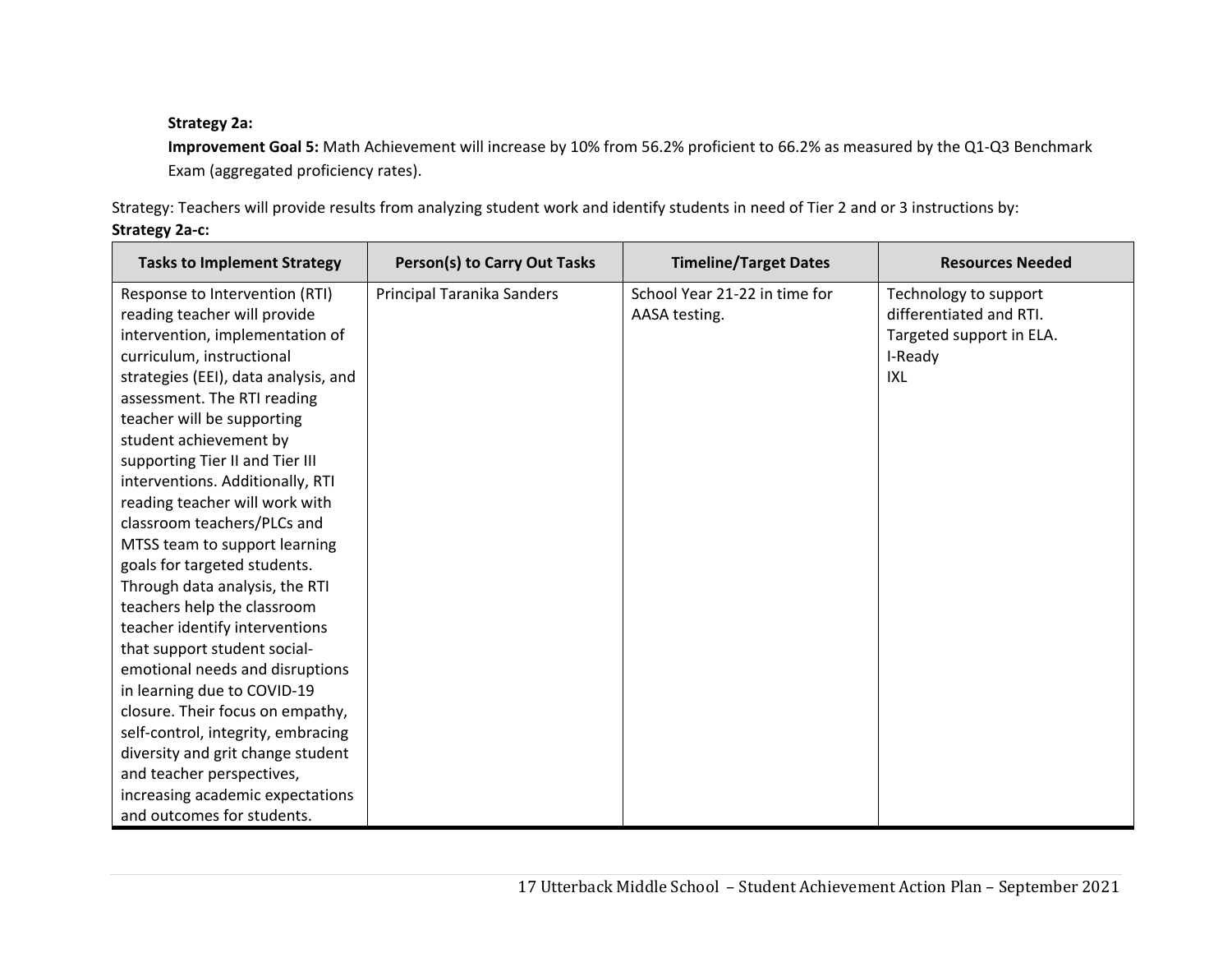| Tasks to Monitor, Assess, and<br>Adjust                                                                                                                                                                                                                                                                                                                                   | Person(s) to Carry Out Tasks       | <b>Timeline/Target Dates</b> | <b>Resources Needed</b>                                                      |
|---------------------------------------------------------------------------------------------------------------------------------------------------------------------------------------------------------------------------------------------------------------------------------------------------------------------------------------------------------------------------|------------------------------------|------------------------------|------------------------------------------------------------------------------|
| We will provide classes that allow<br>for targeted response to<br>intervention classes in ELA and<br>Math that encourage students to<br>take responsibility for their<br>learning through effective<br>instruction. By allowing math and<br>ELA teachers to provide<br>additional support, teachers can<br>effectively provide interventions<br>to grade level standards. | <b>Teachers</b>                    | Daily                        | Lesson plans<br>Communication with students<br>Relationship with students    |
| RTI additional support for those<br>identified students daily. Students<br>will be monitored and there will<br>be fluidity of enrollment based on<br>student needs and results of<br>regular assessments as well as<br>Benchmark scores. - Fidelity to<br>TUSD instructional scope and<br>sequence for pacing and rigor in<br>all core areas.                             | RTI teacher<br><b>Teachers</b>     | Daily                        | <b>Benchmark scores</b><br>Instructional scope and sequence<br>Pacing guides |
| Utterback will provide 2<br>intervention programs for both<br>Math and ELA. Based on need,<br>students will have access to 5<br>sections of ELA intervention and 3<br>sections of Math intervention.<br>During the school year within our                                                                                                                                 | <b>Teachers</b><br>Interventionist | As needed                    | Data                                                                         |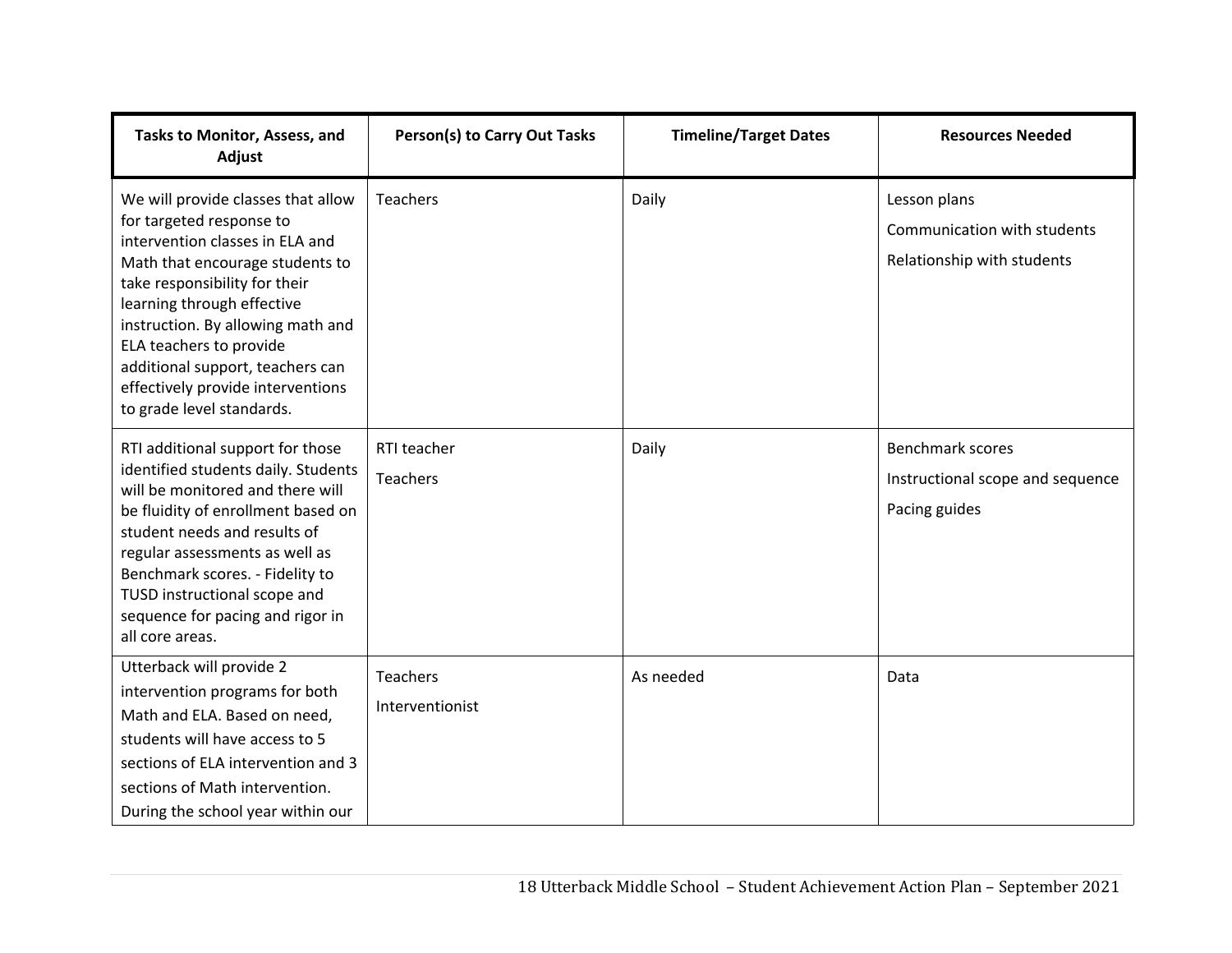| targeted groups, students are     |  |  |
|-----------------------------------|--|--|
| identified for support as needed. |  |  |
| In Tier 1 instruction teachers    |  |  |
| assess and then formulate small   |  |  |
| groups for more targeted          |  |  |
| support.                          |  |  |

# **Strategy 2b:**

| Professional Development to<br>focus on strengthening Tier I<br>instruction in both reading and<br>math. An external provider<br>consultant, in collaboration with<br>ADE, will be hired for 5 days to<br>support with the following: ELA-<br>Teachers will receive training on<br>guided reading instruction and<br>how to differentiate reading<br>groups to student individual<br>needs. The external provider will<br>conduct whole school PDs,<br>observations, coaching and<br>feedback on improving<br>instruction. | Principal Taranika Sanders   | School Year 21-22 in time for<br>AASA testing. | <b>Consultation Dates with Empower</b><br>PD Schedule including AVID<br>training to implement best<br>teaching practices |
|----------------------------------------------------------------------------------------------------------------------------------------------------------------------------------------------------------------------------------------------------------------------------------------------------------------------------------------------------------------------------------------------------------------------------------------------------------------------------------------------------------------------------|------------------------------|------------------------------------------------|--------------------------------------------------------------------------------------------------------------------------|
| Tasks to Monitor, Assess, and<br>Adjust                                                                                                                                                                                                                                                                                                                                                                                                                                                                                    | Person(s) to Carry Out Tasks | <b>Timeline/Target Dates</b>                   | <b>Resources Needed</b>                                                                                                  |
| TUSD summer PD offerings to<br>staff - AVID Summer institutes -<br>AVID year-long courses for entire<br>staff - Wednesday staff                                                                                                                                                                                                                                                                                                                                                                                            | <b>Teachers</b>              | Year round                                     | District curriculum<br>Lesson plans<br><b>AVID curriculum</b>                                                            |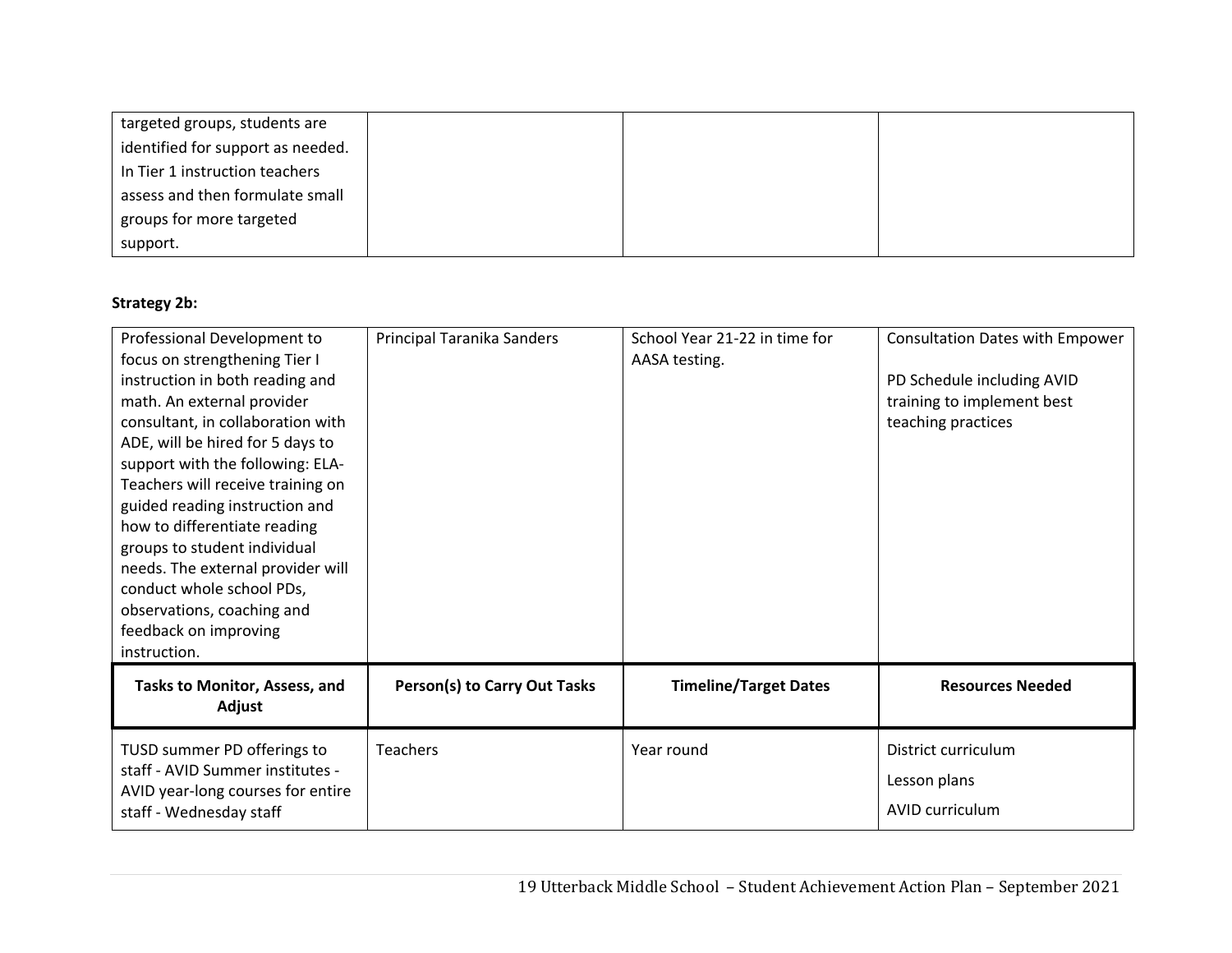| development sessions - PLC<br>structures to support and extend<br>teacher acquisition of content<br>and curriculum standards<br>requirements - PD, Lesson Study,<br>and PLC structures to support<br>teacher's use of TUSD curriculum<br>resources/content - PD to support<br>teacher's delivery of culturally<br>relevant curriculum and content.                                                                                                                                                                            |                                                                 |                              | PLC Structures and notes                                           |
|-------------------------------------------------------------------------------------------------------------------------------------------------------------------------------------------------------------------------------------------------------------------------------------------------------------------------------------------------------------------------------------------------------------------------------------------------------------------------------------------------------------------------------|-----------------------------------------------------------------|------------------------------|--------------------------------------------------------------------|
| The Unicorn Leadership Team will<br>collect and analyze MTSS meeting<br>minutes, academic achievement<br>outcomes, targeted group<br>achievement, PLC minutes,<br>progress monitoring through iXL.                                                                                                                                                                                                                                                                                                                            | Leadership Team<br><b>Teachers</b><br><b>MTSS Team</b>          | Year round                   | Meeting notes<br>Reports from online platforms<br>Obervation notes |
| Teachers, Curriculum Service<br>Providers and other support staff<br>will participate in professional<br>development on the use of West<br>Ed's evidence-based Math<br>Pathways and Pitfalls lessons and<br>strategies, and have time to use<br>data, plan, observe, and reflect on<br>lessons to enhance the<br>instruction of all students.<br>WestEd coaching and conferences<br>will provide support for teacher<br>leaders, interventionists, and<br>CSPs, along with book studies and<br>site or regional facilitators. | <b>Teachers</b><br>Curriculum Service Provider<br>Support staff | Year round after PD sessions | West Ed:<br>Math Pathways and Pitfalls<br>Praise, Probe, Polish    |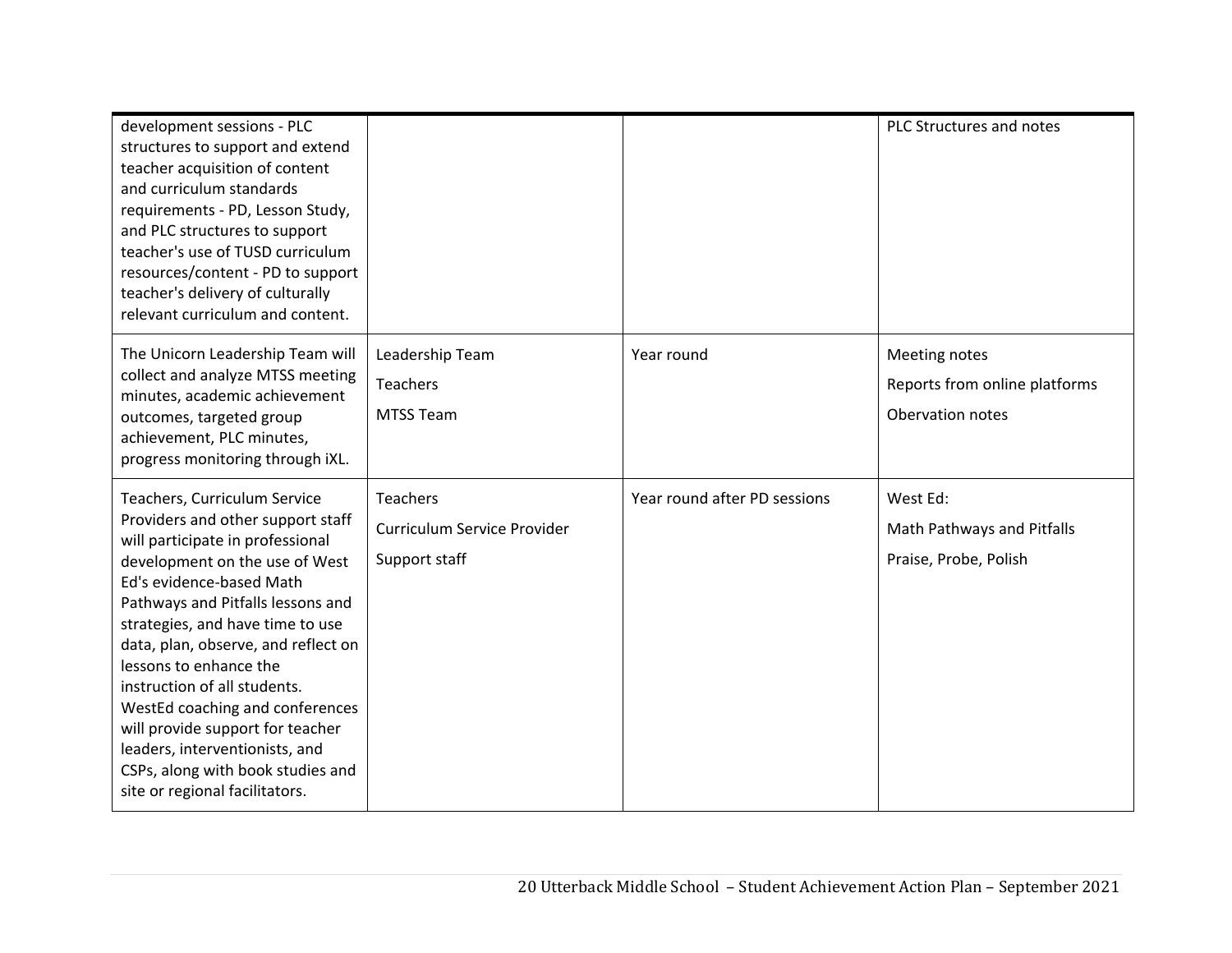# **Strategy 2c:**

| Utterback will use disaggregated<br>data from the following<br>assessments to measure and<br>inform instruction: - Quarterly<br>Benchmarks - School City Grades,<br>reduction of referrals to MTSS -<br>Grade Level Common ELA Lesson<br>Plans as evidenced in Lesson<br>plans and observations                                                          | Principal Taranika Sanders                                 | School Year 21-22 in time for<br>AASA testing.<br>(Daily August-May) - Grade Level<br><b>Common Formative Assessments</b><br>for units developed in PLC/Grade<br>Level Teams (August-May) | <b>Benchmark Results</b><br><b>MTSS</b><br>PLC time<br>Diagnostic Results |
|----------------------------------------------------------------------------------------------------------------------------------------------------------------------------------------------------------------------------------------------------------------------------------------------------------------------------------------------------------|------------------------------------------------------------|-------------------------------------------------------------------------------------------------------------------------------------------------------------------------------------------|---------------------------------------------------------------------------|
| Tasks to Monitor, Assess, and<br>Adjust                                                                                                                                                                                                                                                                                                                  | <b>Person(s) to Carry Out Tasks</b>                        | <b>Timeline/Target Dates</b>                                                                                                                                                              | <b>Resources Needed</b>                                                   |
| The Unicorn Leadership Team<br>will collect and analyze student<br>data to ensure students are<br>enrolled in appropriate classes,<br>conduct walk throughs to ensure<br>that lesson is rigorous and<br>aligned to Curriculum 6.0. PLC<br>notes and benchmarks will be<br>reviewed and analyzed to inform<br>coaching/professional<br>development needs. | Leadership team                                            | Year round                                                                                                                                                                                | Data<br>Lesson plans<br>Observation notes                                 |
| Response To Intervention (RTI)<br>reading teacher will provide<br>intervention, implementation of<br>curriculum, instructional<br>strategies (EEI), data analysis,<br>and assessment. The RTI reading<br>teacher will be supporting<br>student achievement by support                                                                                    | RTI Reading teacher<br><b>MTSS Team</b><br><b>Teachers</b> | Year round                                                                                                                                                                                | Data<br>Assessments<br>Lesson plans<br>Observation notes                  |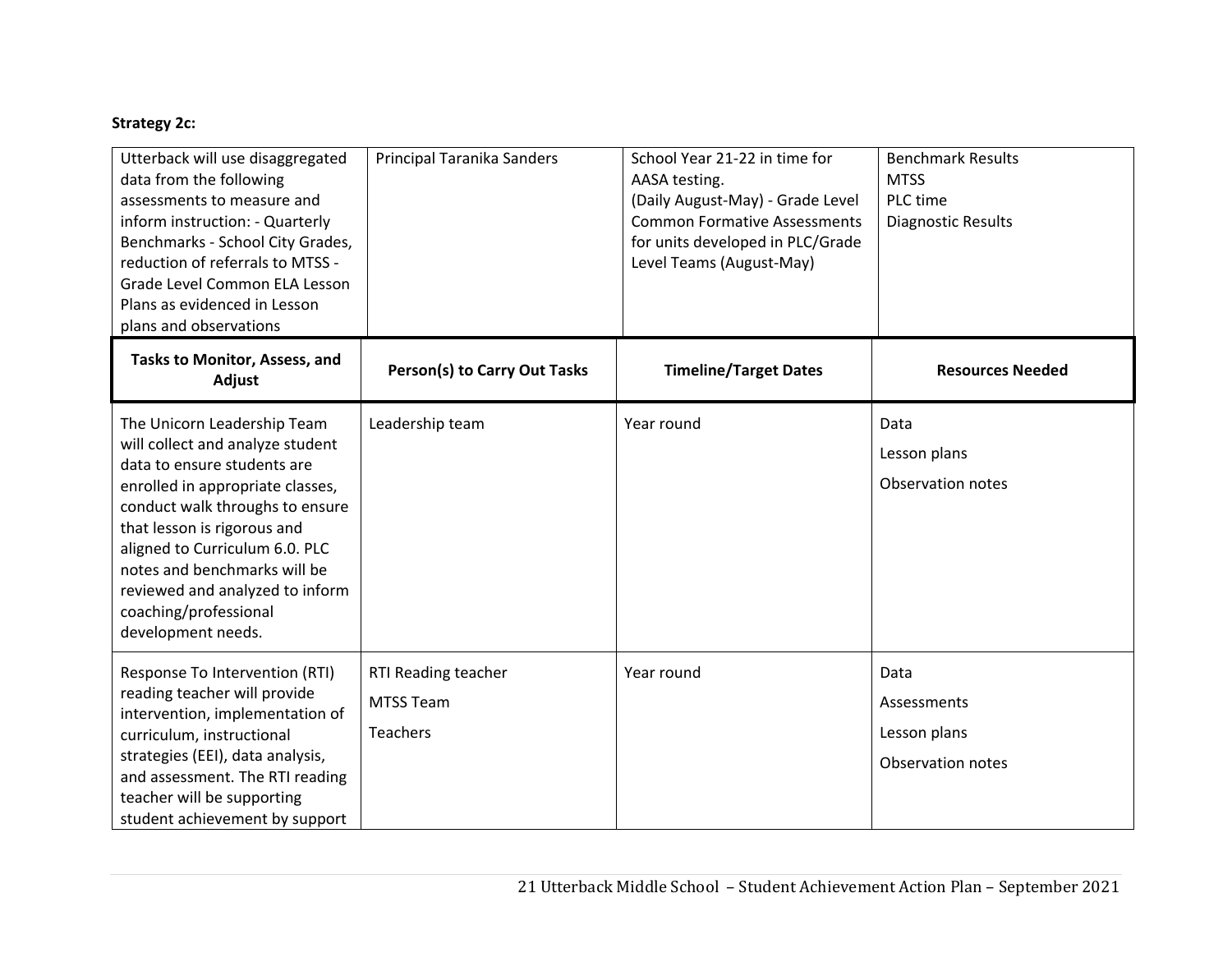| Tier II and Tier III interventions. |  |  |
|-------------------------------------|--|--|
| Additionally, RTI reading teacher   |  |  |
| will work with classroom            |  |  |
| teachers/PLCs and MTSS team to      |  |  |
| support learning goals for          |  |  |
| targeted students.                  |  |  |
|                                     |  |  |

Improvement Goal 3: Strategies a-c. Subgroup Achievement (W, AA, Hispanic): Provide classes that allow for targeted response to intervention classes in ELA and math that encourage students to take responsibility for their learning through effective instruction.

**Strategy 3a:** Provide classes that allow for targeted response to intervention classes in ELA and math that encourage students to take

responsibility for their learning through effective instruction.

|                                                                                                                             | Person(s) to Carry Out Tasks                                                                                   | <b>Timeline/Target Dates</b> | <b>Resources Needed</b> |  |
|-----------------------------------------------------------------------------------------------------------------------------|----------------------------------------------------------------------------------------------------------------|------------------------------|-------------------------|--|
| <b>Tasks to Monitor, Assess, and</b><br>Adjust                                                                              | Person(s) to Carry Out Tasks                                                                                   | <b>Timeline/Target Dates</b> | <b>Resources Needed</b> |  |
| Math and ELA teachers will give<br>additional support to effectively<br>provide interventions to grade-<br>level standards. | Math and ELA Teachers<br>Interventionist                                                                       | ongoing                      |                         |  |
| Task to Monito, Assess, and                                                                                                 | <b>Person(s) to Carry Out Tasks</b>                                                                            | <b>Timeline/Target Dates</b> | <b>Resources Needed</b> |  |
| Adjust                                                                                                                      |                                                                                                                |                              |                         |  |
| Strategy 3b: - Percent of English Language Learners scoring proficient will increase by 9% from 6% in 2019 to 15% in 2022.  |                                                                                                                |                              |                         |  |
|                                                                                                                             | - Percent of Students with Disabilities scoring proficient will increase by 6% from 9% in 2019 to 15% in 2022. |                              |                         |  |
|                                                                                                                             | -Percent of Hispanic students scoring proficient will increase by 1% from 16% in 2019 to 17% in 2022.          |                              |                         |  |
| - Percent of Economically Disadvantaged Students scoring proficient will increase by 1% from 14% in 2019 to 15% in 2022.    |                                                                                                                |                              |                         |  |
| -Percent of ELL and ExEd students scoring proficient will increase by 2%                                                    |                                                                                                                |                              |                         |  |
| Math Focus PD -Teachers will                                                                                                | <b>Teachers and Teacher Leaders</b>                                                                            | ongoing                      |                         |  |
| attend PD, book studies, peer                                                                                               |                                                                                                                |                              |                         |  |
| observations, teacher leadership                                                                                            |                                                                                                                |                              |                         |  |
| groups, and collaborate on how                                                                                              |                                                                                                                |                              |                         |  |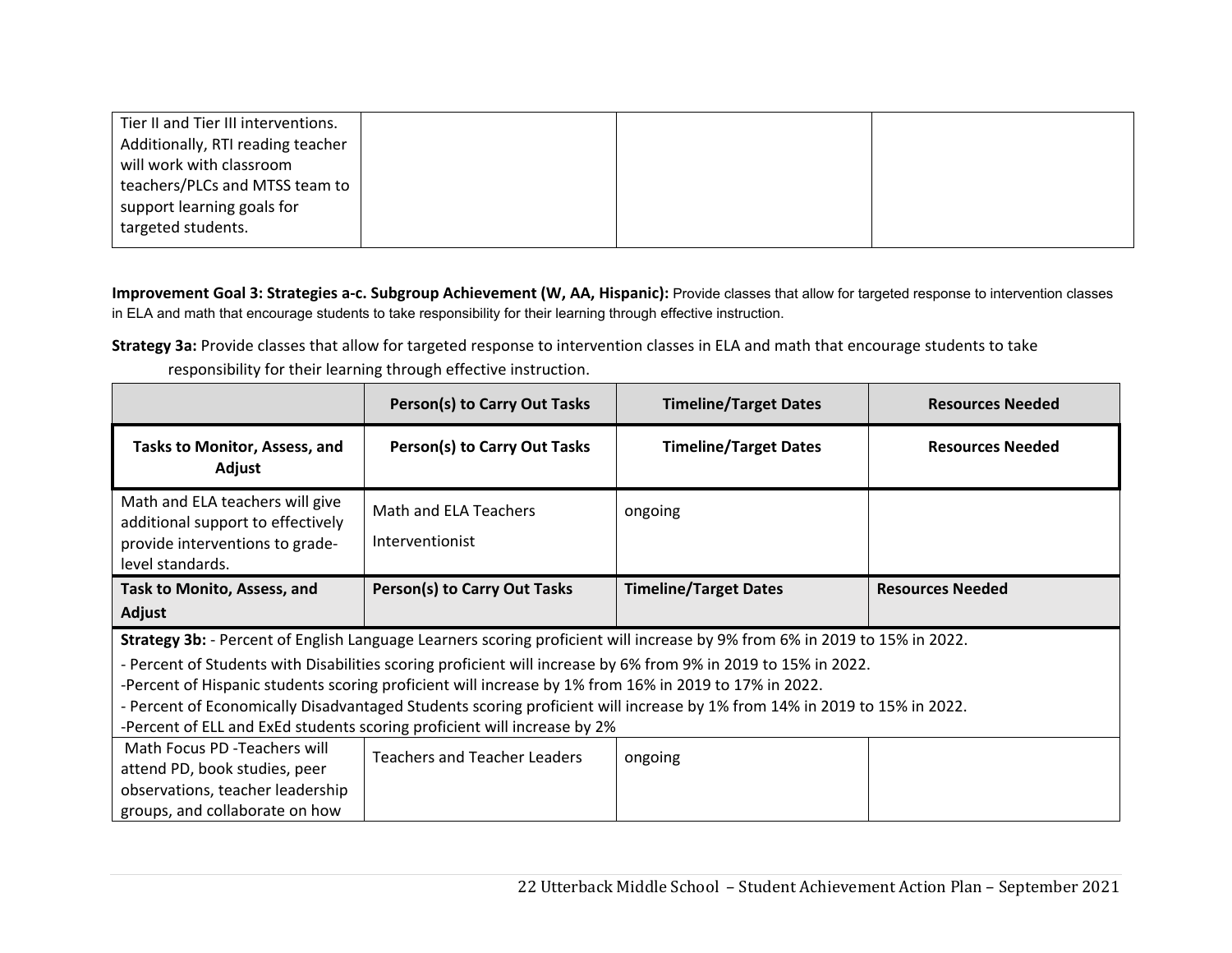| to set high expectations and<br>meet the needs of subgroups<br>including Ex Ed over the 21-22<br>school year.                                                                                                                                                                                                                                                                                                                                                                                                                              |                                                              |                                                                                                                |                  |
|--------------------------------------------------------------------------------------------------------------------------------------------------------------------------------------------------------------------------------------------------------------------------------------------------------------------------------------------------------------------------------------------------------------------------------------------------------------------------------------------------------------------------------------------|--------------------------------------------------------------|----------------------------------------------------------------------------------------------------------------|------------------|
| Tasks to Monitor, Assess, and<br>Adjust                                                                                                                                                                                                                                                                                                                                                                                                                                                                                                    | Person(s) to Carry out Tasks                                 | <b>Timeline</b>                                                                                                | <b>Resources</b> |
|                                                                                                                                                                                                                                                                                                                                                                                                                                                                                                                                            |                                                              | Strategy 3c: During the school year within our targeted groups, students are identified for support as needed. |                  |
| Create a menu of supports that<br>include RTI classes in math<br>and/or ELA, before, after and<br>Saturday school tutoring,<br><b>Identification of AVID students</b><br>that support our targeted groups,<br>support from cultural<br>departments within the district.<br>In Tier 1 instruction teachers<br>assess and then formulate small<br>groups for more targeted<br>support. Our MTSS coordinator<br>then looks at this data in<br>conjunction with teachers to<br>determine Tier 2 and possibly tier<br>3 supports through PLC's. | <b>MTSS</b><br><b>RTI</b><br>Teacher<br><b>AVID teachers</b> | ongoing                                                                                                        |                  |

## **4. Improvement Goal: MPP**

|                                   | <b>Person(s) to Carry Out Tasks</b> | <b>Timeline/Target Dates</b>      | <b>Resources Needed</b>           |
|-----------------------------------|-------------------------------------|-----------------------------------|-----------------------------------|
| Teachers, Curriculum Service      | <b>Teachers</b>                     | Monthly walkthrough               | West Ed's Discussion Builder      |
| Providers and other support staff | Curriculum Service Provider         | observations of MPP lessons and   | posters, Math Pathways, and       |
| will participate in professional  | Support Staff                       | ongoing coaching and feedback     | Pitfalls books, NCTM professional |
| development on the use of West    | Leadership Team                     | from leadership teams, as well as | development books and guides,     |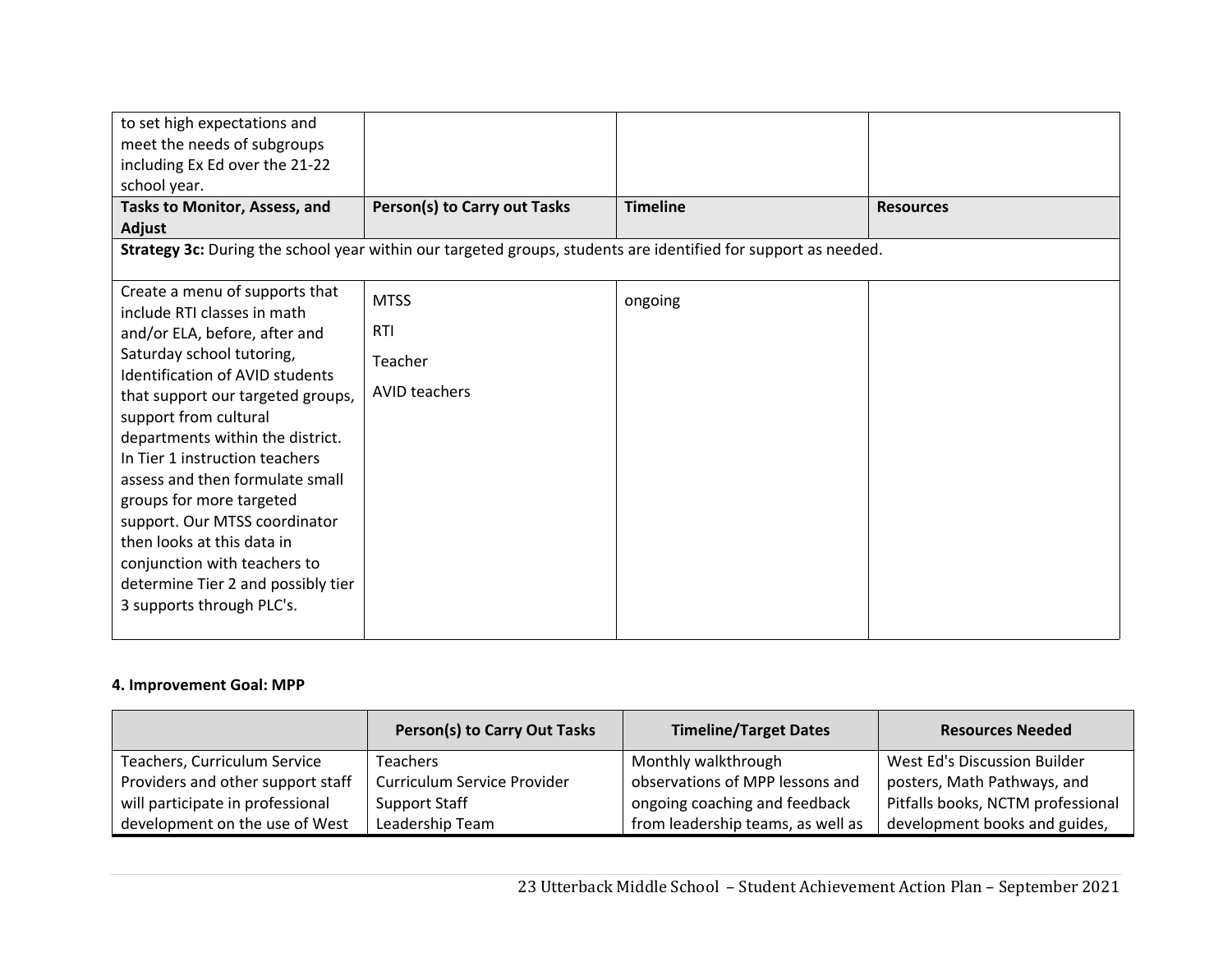| Ed's evidence-based Math<br>Pathways and Pitfalls lessons and<br>strategies, and have time to use<br>data, plan, observe, and reflect on<br>lessons to enhance the<br>instruction of all<br>students. WestEd coaching and<br>conferences will provide support<br>for teacher leaders,<br>interventionists, and CSPs, along<br>with book studies and site or<br>regional facilitators. |                                     | semiannual data reflections on<br>subgroup achievement. | and math manipulative kits will be<br>provided so that teachers can<br>plan for differentiated instruction,<br>and targeted math interventions<br>to support struggling students,<br>including those in subgroups. |
|---------------------------------------------------------------------------------------------------------------------------------------------------------------------------------------------------------------------------------------------------------------------------------------------------------------------------------------------------------------------------------------|-------------------------------------|---------------------------------------------------------|--------------------------------------------------------------------------------------------------------------------------------------------------------------------------------------------------------------------|
| Tasks to Monitor, Assess, and<br>Adjust                                                                                                                                                                                                                                                                                                                                               | <b>Person(s) to Carry Out Tasks</b> | <b>Timeline/Target Dates</b>                            | <b>Resources Needed</b>                                                                                                                                                                                            |
| One teacher participates in the<br>MPP Teacher Leadership Cohort.<br>Math and Ex Ed teachers all<br>attend professional development<br>on Math Pathways and Pitfalls,<br>Algebra Tiles, Math Discussion<br>Strategies, and other math<br>focused workshops facilitated by<br>WestEd, district personnel, and<br>school site facilitators.                                             | Teacher                             | As needed                                               | West Ed materials                                                                                                                                                                                                  |
| Teachers are provided math<br>manipulatives and training on<br>how to use the manipulatives to<br>support students in building<br>increased mathematical concepts,<br>skills, and awareness, and to                                                                                                                                                                                   | Math Teachers<br>Interventionist    | Daily                                                   | <b>Algebra Tiles</b>                                                                                                                                                                                               |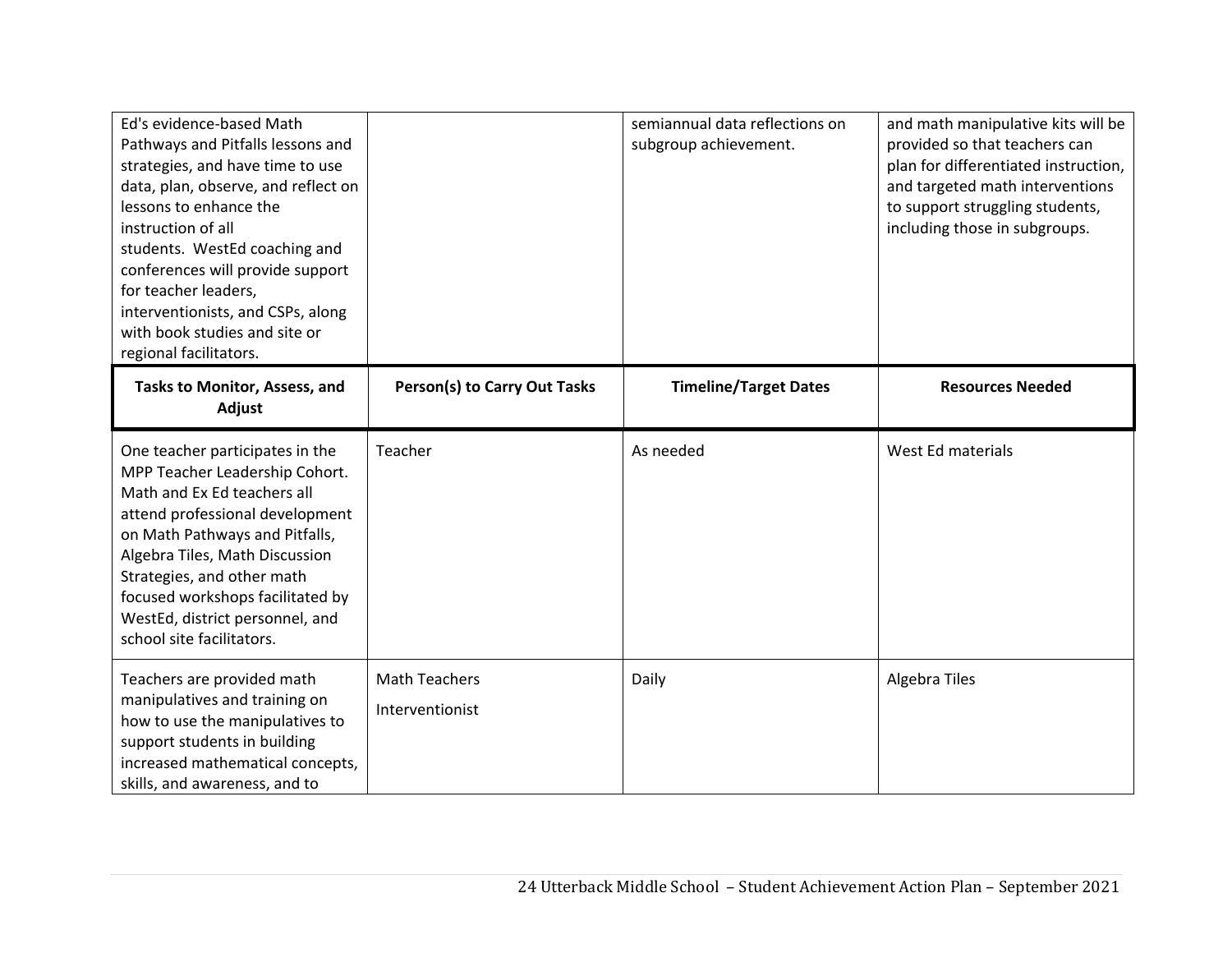| support differentiation and<br>students in subgroup                                                                                                                                                                                                                                                      |                      |       |                                                                                             |
|----------------------------------------------------------------------------------------------------------------------------------------------------------------------------------------------------------------------------------------------------------------------------------------------------------|----------------------|-------|---------------------------------------------------------------------------------------------|
| Middle school math and<br>exceptional education teachers<br>are provided algebra tiles and<br>professional development on the<br>use of algebra tiles.                                                                                                                                                   | <b>ExEd Teachers</b> | Daily | Alebra Tiles<br><b>Discussion Builders</b><br>Other manipulatives<br>Questioning strategies |
| <b>WestEd's Discussion Builder</b><br>Posters are provided to all<br>classrooms along with PD on the<br>use of discussion strategies to<br>support all students in higher<br>order thinking, problem solving,<br>language skills, meta-cognition,<br>questioning, and to increase<br>student engagement. |                      |       |                                                                                             |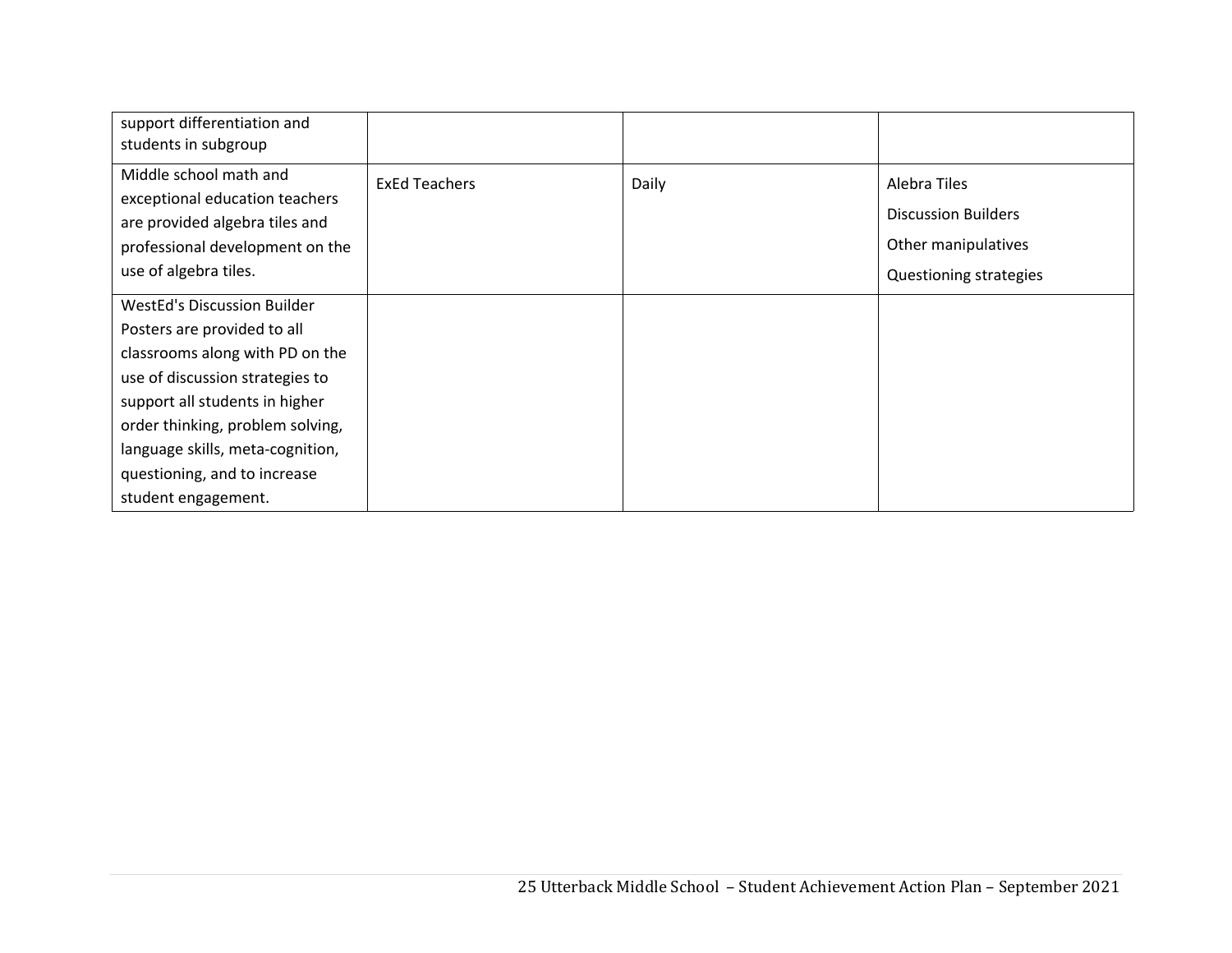## **5. Progress Monitoring**

During the 2021-2022 School Year, TUSD is strategically utilizing short cycle assessments from the following curricular adoptions: *Benchmark Advance, Eureka,* and *IXL*. These assessments are expected to be implemented at designated sites.

Short cycle assessments are designed to provide teachers with immediate feedback on students' performance towards standards mastery during the instructional cycle. By having set timeframes for providing short cycle assessments, teachers can engage in meaningful dialogue using actionable data during PLC/CTTs regarding students' growth and performance over time, and plan instruction to ensure students are on target to meet grade level standards. The schedule below shows the points at which the short cycle assessments take place.

| 2nd Grade                                                                                                                                                                                                                                                   | 3rd Grade                                                                                                                                                                                                                                                  | 4 <sup>th</sup> Grade                                                                                                                                                                                                                                      | 5 <sup>th</sup> Grade                                                                                                                                                                                                                                      |
|-------------------------------------------------------------------------------------------------------------------------------------------------------------------------------------------------------------------------------------------------------------|------------------------------------------------------------------------------------------------------------------------------------------------------------------------------------------------------------------------------------------------------------|------------------------------------------------------------------------------------------------------------------------------------------------------------------------------------------------------------------------------------------------------------|------------------------------------------------------------------------------------------------------------------------------------------------------------------------------------------------------------------------------------------------------------|
| <b>Benchmark</b>                                                                                                                                                                                                                                            | <b>Benchmark</b>                                                                                                                                                                                                                                           | <b>Benchmark</b>                                                                                                                                                                                                                                           | <b>Benchmark</b>                                                                                                                                                                                                                                           |
| <b>Advanced:</b>                                                                                                                                                                                                                                            | <b>Advanced:</b>                                                                                                                                                                                                                                           | <b>Advanced:</b>                                                                                                                                                                                                                                           | <b>Advanced:</b>                                                                                                                                                                                                                                           |
| Unit $1:$ by Sept. 24th<br>Unit 2: by Oct. 7th<br>Unit 3: by Oct. 29th<br>Unit 4: by Nov. 19th<br>Unit 5: by Dec. 10th<br>Unit 6: by Jan. 14th<br>Unit 7: by Feb. 4th<br>Unit 8: by March 4th<br>Unit 9: by April 1st<br>(optional)<br>Unit 10: by May 13th | Unit 1 : by Sept. 10th<br>Unit 2: by Oct. 1st<br>Unit 3: by Oct. 29th<br>Unit 4: by Nov. 19th<br>Unit 5: by Dec. 10th<br>Unit 6: by Jan. 14th<br>Unit 7: by Feb. 4th<br>Unit 8: by March 4th<br>Unit 9: by April 1st<br>(optional)<br>Unit 10: by May 13th | Unit 1 : by Sept. 10th<br>Unit 2: by Oct. 1st<br>Unit 3: by Oct. 29th<br>Unit 4: by Nov. 19th<br>Unit 5: by Dec. 10th<br>Unit 6: by Jan. 14th<br>Unit 7: by Feb. 4th<br>Unit 8: by March 4th<br>Unit 9: by April 1st<br>(optional)<br>Unit 10: by May 13th | Unit 1 : by Sept. 10th<br>Unit 2: by Oct. 1st<br>Unit 3: by Oct. 29th<br>Unit 4: by Nov. 19th<br>Unit 5: by Dec. 10th<br>Unit 6: by Jan. 14th<br>Unit 7: by Feb. 4th<br>Unit 8: by March 4th<br>Unit 9: by April 1st<br>(optional)<br>Unit 10: by May 13th |
| 2nd Grade Eureka                                                                                                                                                                                                                                            | <b>3rd Grade Eureka</b>                                                                                                                                                                                                                                    | <b>4th Grade Eureka</b>                                                                                                                                                                                                                                    | <b>5th Grade Eureka</b>                                                                                                                                                                                                                                    |
| Math:                                                                                                                                                                                                                                                       | Math:                                                                                                                                                                                                                                                      | Math:                                                                                                                                                                                                                                                      | Math:                                                                                                                                                                                                                                                      |
| Module 1: by Aug.<br>18th<br>Module 2: by Aug.<br>27th                                                                                                                                                                                                      | Module 1: by Aug.<br>27 <sub>th</sub><br>Module 2: by Sept.<br>21st                                                                                                                                                                                        | Module 1: by Aug.<br>27th<br>Module 2: by Sept.<br>17 <sub>th</sub>                                                                                                                                                                                        | Module 1: by Aug.<br>20 <sub>th</sub><br>Module 2: by Oct. 1st                                                                                                                                                                                             |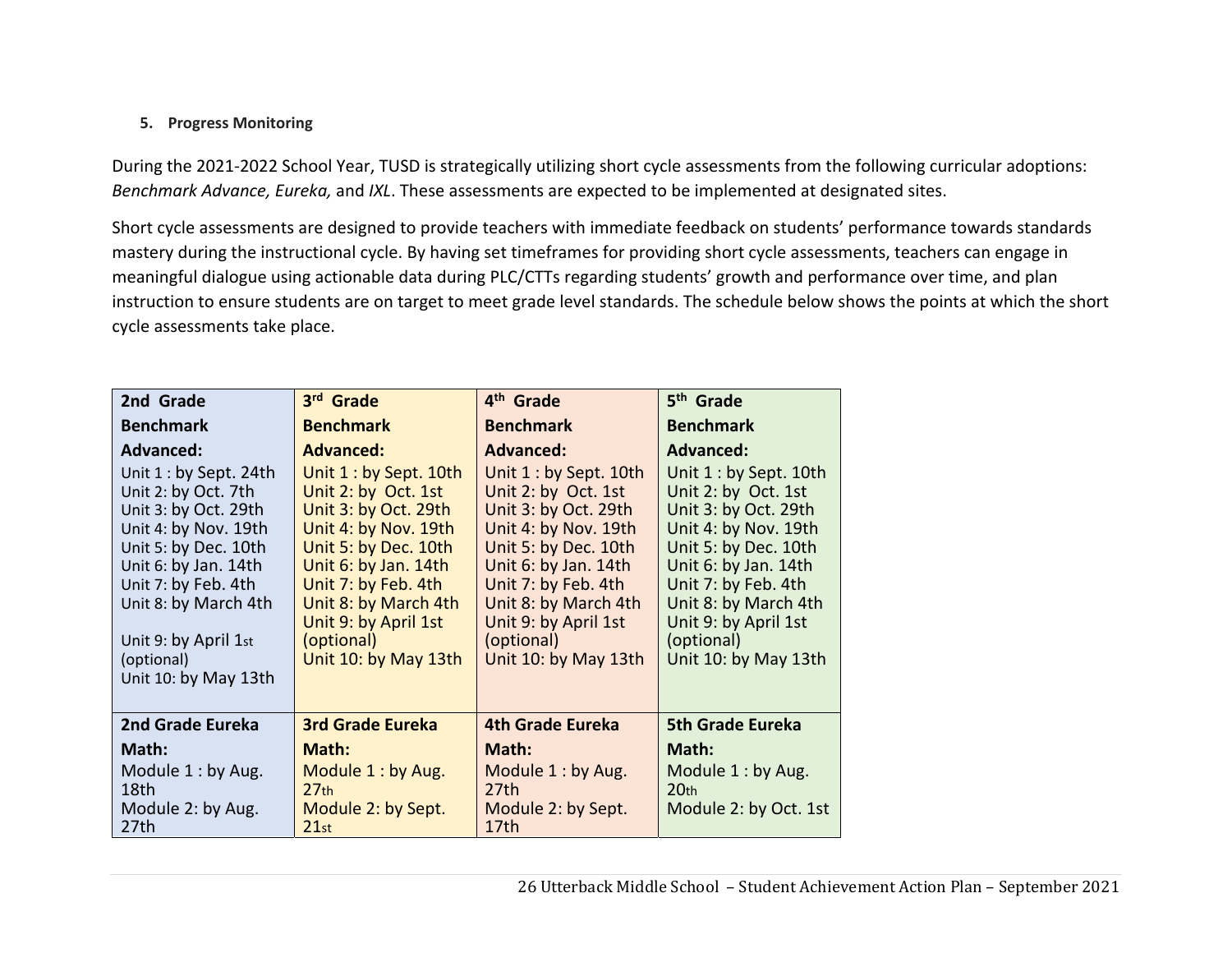| Module 3: by Sept.<br>24th<br>Module 4: by Nov.<br>19th<br>Module 5: by Jan.<br>21st<br>Module 6: by Feb.<br>18th<br>Module 7: by April<br>14th (optional)<br>Module 8: by May<br>13th                                                                    | Module 3: by<br>Nov.12th<br>Module 4: by Jan. 7th<br>Module 5: by Feb.<br>$11$ th<br>Module 6: by April 1st<br>(optional)<br>Module 7: by May<br>7th | Module 3: by Oct.<br>22nd<br>Module 5: by Jan<br>21st<br>Module 6: by March<br>10th<br>Module 4: by April<br>22nd (optional)<br>Module 7: by May<br>20th | Module 3: by Nov.<br>19th<br>Module 4: by Jan.<br>14 <sub>th</sub><br>Module 5: by March<br>10th<br>Module 6: by April<br>22nd (optional) |  |
|-----------------------------------------------------------------------------------------------------------------------------------------------------------------------------------------------------------------------------------------------------------|------------------------------------------------------------------------------------------------------------------------------------------------------|----------------------------------------------------------------------------------------------------------------------------------------------------------|-------------------------------------------------------------------------------------------------------------------------------------------|--|
| 6-11 IXL Continuous Diagnostic Assessments:<br>Window #1: Aug. $16 - 27$<br>Window #2: Sept. $13 - 24$<br>Window #3: Oct. 25 - Nov. 5<br>Window #4: Dec. $1 - 14$<br>Window #5: Jan. $18 - 28$<br>Window #6: Feb. 28 - Mar. 10<br>Window #7: May $2 - 13$ |                                                                                                                                                      |                                                                                                                                                          |                                                                                                                                           |  |

#### **Next Steps**

### **Project Elevate and TUSD Goals for Short Cycle Assessment**

Project Elevate is a two-year program of structured support to improve teaching and learning which results in significant student academic gains. The support is focused in three areas: (1) Talent Management: to develop a comprehensive system to support an environment or effective recruitment, on‐going support, and retention; (2) Culture: to cultivate a strong culture where high expectations for all learners are evident and embraced by school; and (3) Instructional Infrastructure: to implement high quality curriculum and instruction, including an observation and feedback system and a cohesive assessment system focused on data driven decision making and data driven instruction.

This program is sponsored by the Arizona Department of Education and will provide ongoing mentoring for the principal, professional learning for the site's leadership team, and collaboration with district leadership. The Short-term goals are: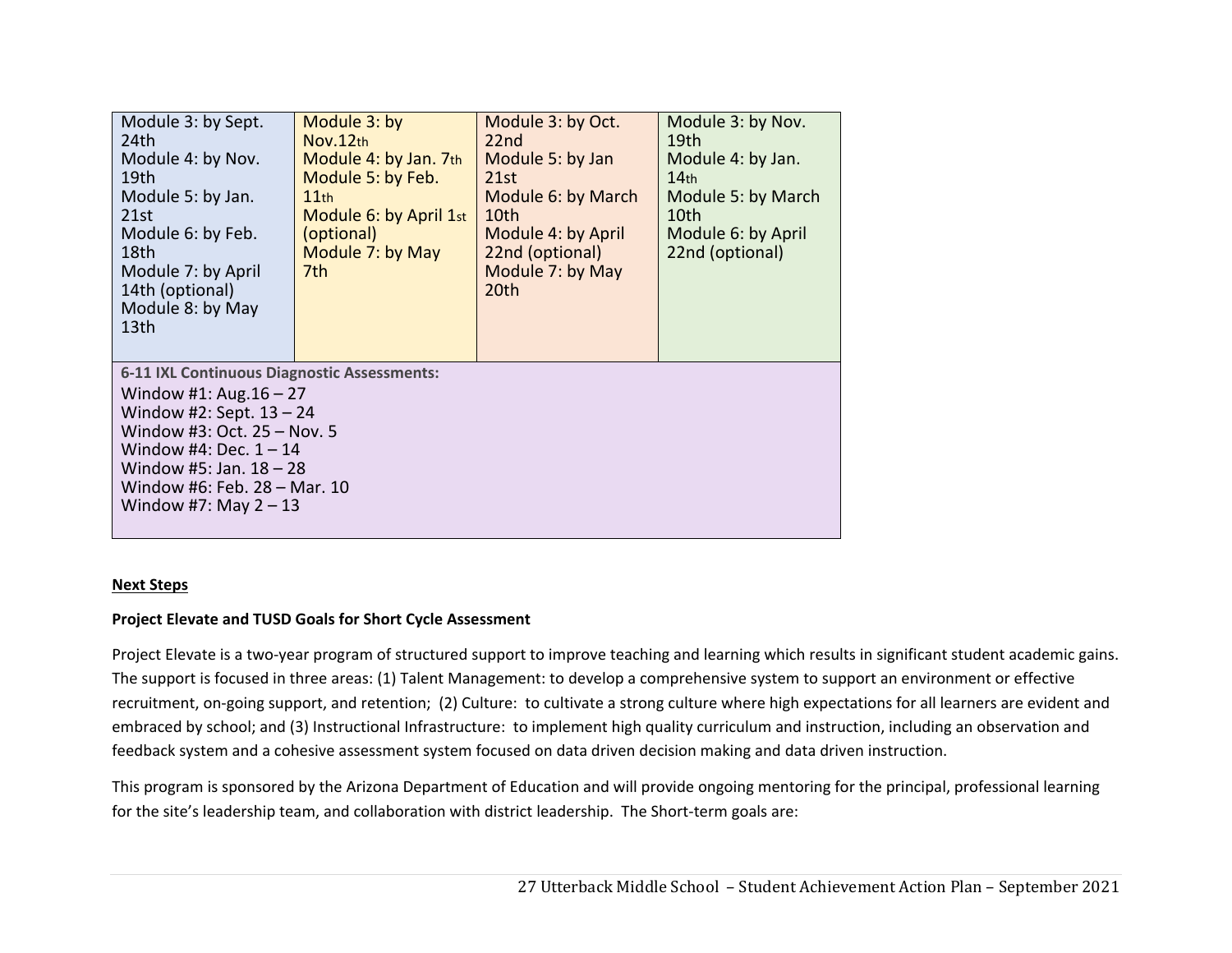• Develop equitable instructional infrastructure that includes high‐quality curriculum and instruction, observation and feedback, and a cohesive assessment system focused on data driven instruction

- Improve culture of equity, learning and high expectations for all
- Establish effective talent management systems

The long‐term goals are:

- Improve equity‐focused leadership competencies
- Improve teacher practices
- Achieve significant gains in student achievement
- Reduce achievement gaps between student subgroups
- Sustain highly effective equitable LEA and school systems

TUSD's D and F rated schools will participate in Project Elevate, beginning in the SY 2021-22. Concurrently, these 18 schools have shifted their assessment protocol to administer short cycle assessments to be more responsive to 'in the moment' instructional practices. This shift away from deficit-oriented strategies such as benchmark testing toward authentic, formative assessments will improve student learning. TUSD's goals in collaboration with Project Elevate are:

- To transform assessments districtwide to an ongoing formative cycle that teachers are in control of
- To utilize assessments as a strategy for learning rather than of learning.
- To shift current assessment and instructional practices for Project Elevate schools to a formative assessment model.
- To utilize short‐cycle assessments with Project Elevate